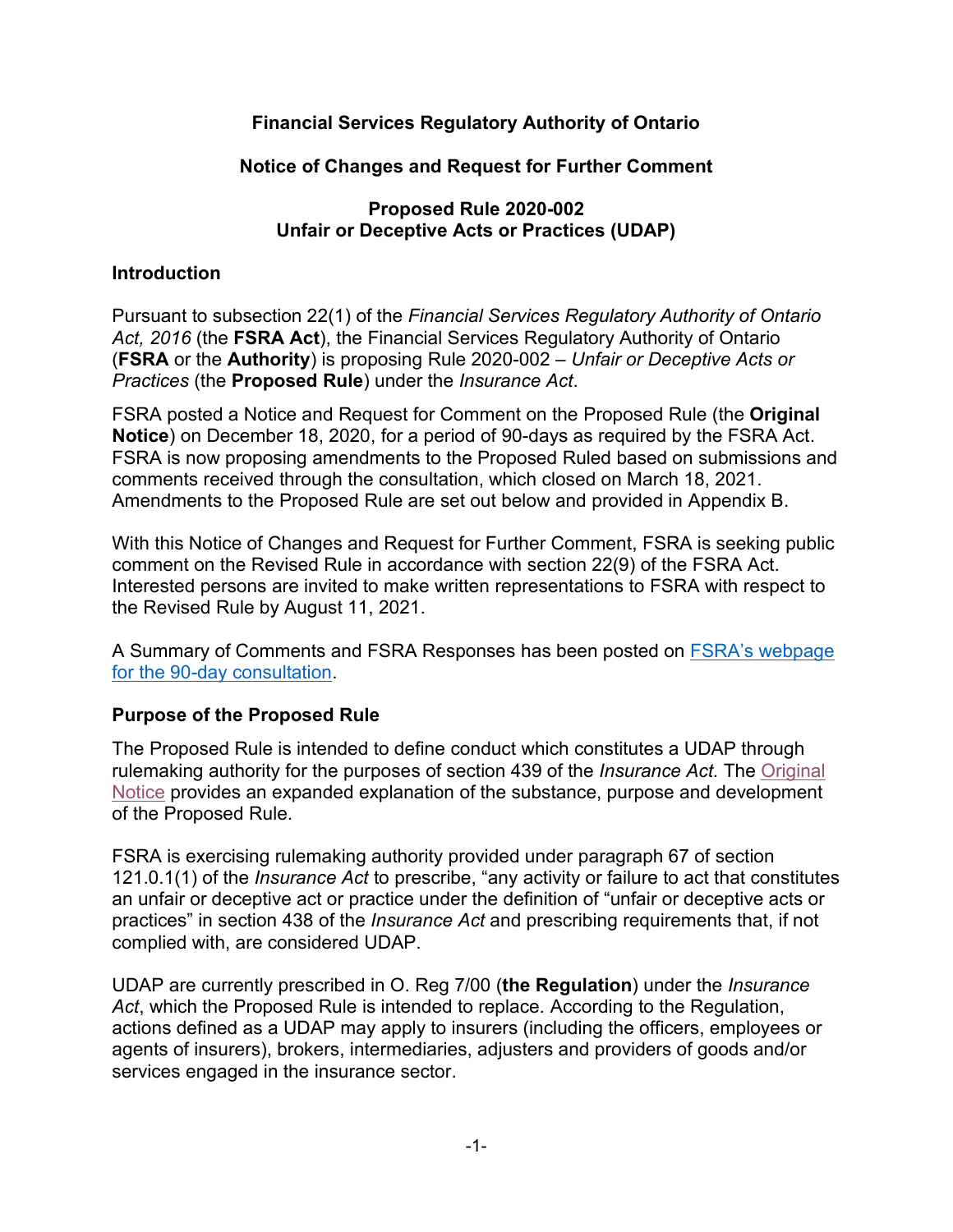# **Concise Statement of Purpose of Proposed Changes**

The Proposed Rule is based on the Regulation and provides a regulatory framework more in keeping with the FSRA Act and current market conditions. Amendments to the Proposed Rule are intended to align with the guiding principles set out in the Original Notice and advance the following statutory objects, as stated in the FSRA Act:

- Regulate and generally supervise the regulated sectors;
- Contribute to public confidence in the regulated sectors;
- Deter deceptive or abusive conduct, practices and activities by the regulated sectors;
- Promote high standards of business conduct;
- Promote transparency and disclosure of information by the regulated sectors;
- Protect the rights and interests of consumers; and
- Foster strong, sustainable, competitive and innovative financial services sectors.

# **Summary of Written Comments Received**

FSRA requested input from all interested parties in the Original Notice, which emphasized five target questions concerning drafting, implementation and consumer protection. FSRA received 27 submissions, 24 comments and 10 questions from interested members of the public, including insurers, brokers, agents, lawyers, health care professionals, car rental operators and consumer advocates. After the consultation period closed, FSRA held follow-up meetings with industry associations, insurers, consumer advocacy groups and organizations representing service providers. A list of those who provided written submissions is outlined in Appendix A.

Stakeholders comments on the Proposed Rule included feedback on the following topics (not exhaustive):

- **Outcomes-focused Drafting / Reasonable Person Test** Stakeholders expressed support for and sought clarity respecting FSRA's outcomes-focused drafting, including the reasonable person test, the use of general or subjective terms, liability under the proposed rule and the consideration of size and type of business in assessments of reasonableness.
- **Rebating / Incentives – Property and Casualty Insurance Sector** Stakeholders expressed general support for the new provision on incentives, although some raised concerns about relaxing the prohibition on incentives, including in relation to anti-competitive practices, potential consumer harm,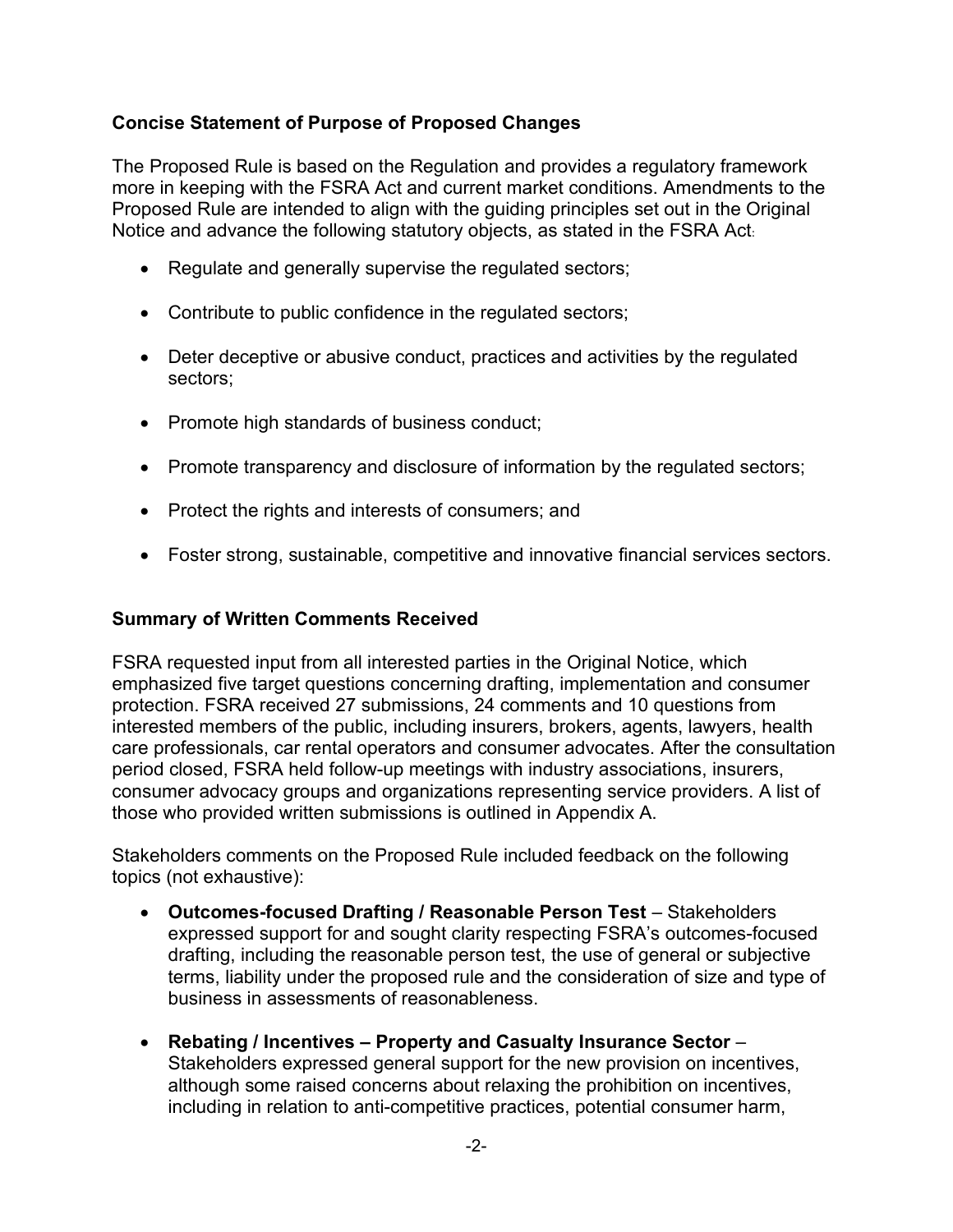adding complexity to the sector and possible conflict with the Ontario *Registered Insurance Brokers Act* and associated regulations.

- **Rebating / Incentives – Life and Health Insurance Sector** Stakeholders in the life and health insurance sector raised concerns about unsuitable sales, unfair sales practices, rate instability, creating an unlevel playing field and taxation issues, with some recommending that incentives be prohibited in the case of life insurance companies, agents and group insurance products.
- **Prohibited Conduct in Auto Insurance** Stakeholders raised various concerns respecting prohibited conduct in the auto insurance sector, including the use of credit scores, standards related to rating and risk classification, the variance of processes and affiliated insurer conduct.
- **Implementation** Several stakeholders raised questions about the implementation of the Proposed Rule, including public engagement and FSRA's approach to compliance and enforcement.
- **Gaps** Stakeholders identified perceived gaps in the Proposed Rule, including improved referencing and better capturing the substance of the Regulation as intended in with respect to certain provisions.
- **Other Issues** Stakeholders raised a range of other issues including harmonization, noncompliance with the law, definitions, unfair conduct, the exemption for lawyers and paralegals and FSRA's approach to regulating.

A more detailed summary, including a restatement of FSRA's intent given stakeholder feedback, is provided in the [Summary of Comments and FSRA Responses](https://www.fsrao.ca/engagement-and-consultations/fsras-first-proposed-insurance-rule-released-public-consultation-unfair-or-deceptive-acts-or-practices-udap-rule/summary-comments).

# **Reasons for Proposed Changes**

FSRA proposes to make the following amendments to the Proposed Rule.

- **1. Amended the definitions, including with respect to:** 
	- **i. "contract of insurance" under s. 1(1)(v) to properly reference life insurance and accident and sickness insurance definitions under the Insurance Act.**

This change is being made in response to recommendations that the Proposed Rule reference s. 171(1) and s. 290 to ensure that all relevant types of insurance contracts are clearly in scope.

**ii. the clarification under 1(2) by substituting the words "proportionate to the nature, size, complexity, operations and risk profile" for "commensurate with the insurer's size and type of business" and removing provision (ii).**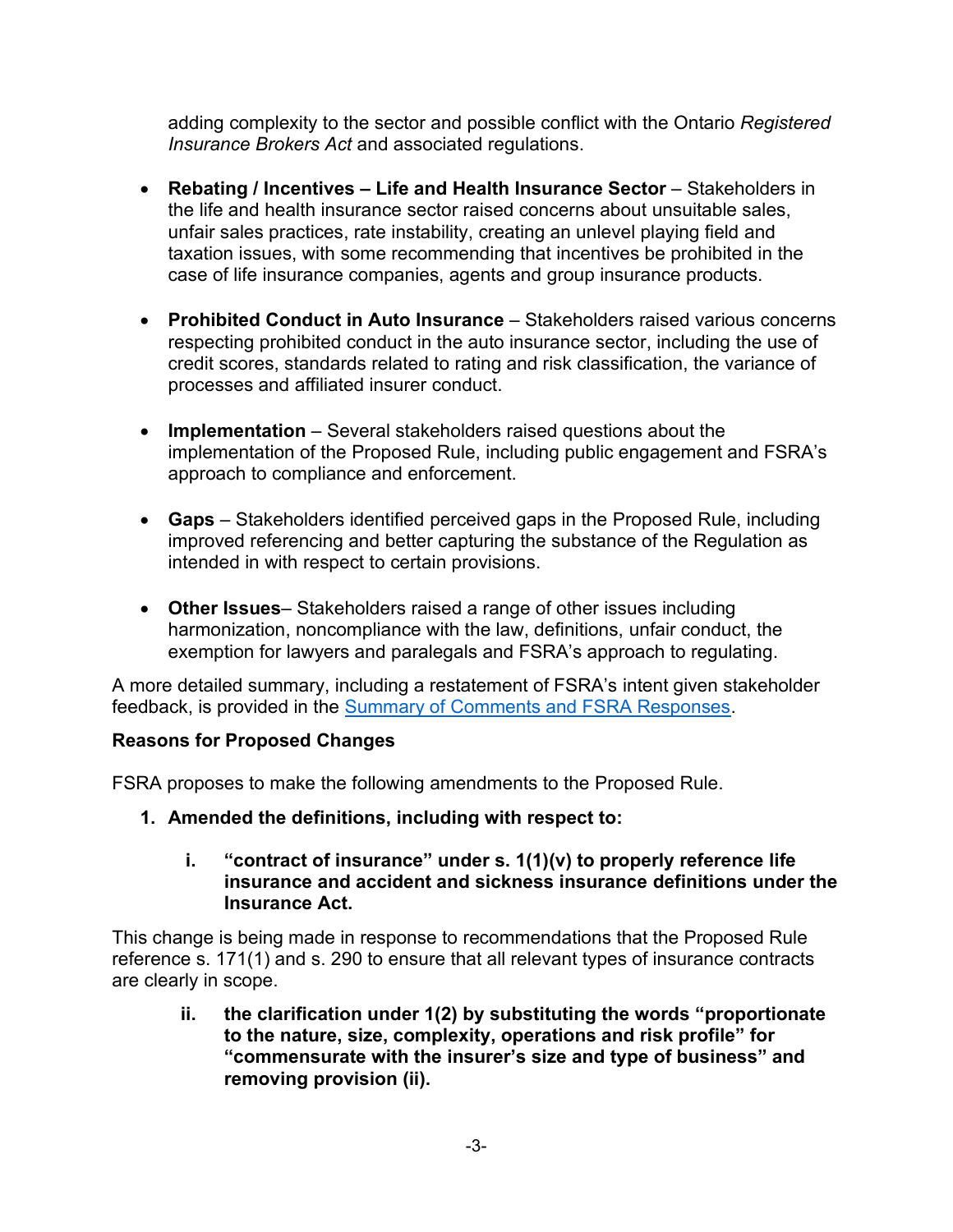s. 1(2)(i) is being amended in response to stakeholders seeking clarity or expressing concern about considerations of size and type of operations in relation to the "reasonable person" test. The change is intended to further clarify the sorts of considerations that FSRA would consider in assessing liability for action or inaction that could reasonably be expected to result in UDAP outcomes.

FSRA is removing s. 1(2)(ii) of the Proposed Rule as the entire *Human Rights Code* is intended to be in scope of the Proposed Rule, whereas the proposed clarifying provision could be interpreted as providing an exclusive list of provisions.

# **2. Expanded the scope of the exemptions for lawyers and paralegals under s. 2(3) so that it applies to all of s. 6 of the Proposed Rule; and, for clarity, added a definition for Authorized Representatives under s. 1 and corresponding changes throughout.**

This change is being made in response to a stakeholder listing situations under s. 6(4) and s. 6(5) where lawyers and paralegals may be legitimately involved in matters that relate to the signature of claims forms or communicating related information that warrant exemption from requirements under the Proposed Rule.

# **3. Reordered language in s. 5(1) to improve clarity and added the word "adjudication" to the activities listed in the provision.**

This change is being made in response to a stakeholder recommending that the word "adjudication" be added to the Proposed Rule given that the terms "adjust" and "settle claims" do not apply to the life and health insurance sector.

# **4. Expanded the scope of 5(1)(vi) to include providing claimants "clear, comprehensive and accurate information."**

This change is being made in response to stakeholder concerns that information be provided to claimants in a manner that is both timely, as the section already required, and of high quality.

# **5. Broadening the reference under s. 7(1)(ii) to incentives prohibited by the law and corresponding changes under s. 7(1) to enhance clarity throughout the provision on incentives.**

These changes are intended to cover off prohibitions under other legislation, such as the *Registered Insurance Brokers Act*; ensure that the provision remains appropriately focused given broadened reference to "law"; and enhance clarity respecting the provision's intent as it concerns the promotion or sale of insurance.

FSRA will be monitoring automobile insurance incentive program uptake as part of its ongoing supervision and take action when required. FSRA may request information from insurers using its authority under the *Insurance Act*.

# **6. Continue to prohibit life insurance and accident and sickness insurance in relation to s. 7(1)(i)-(iv).**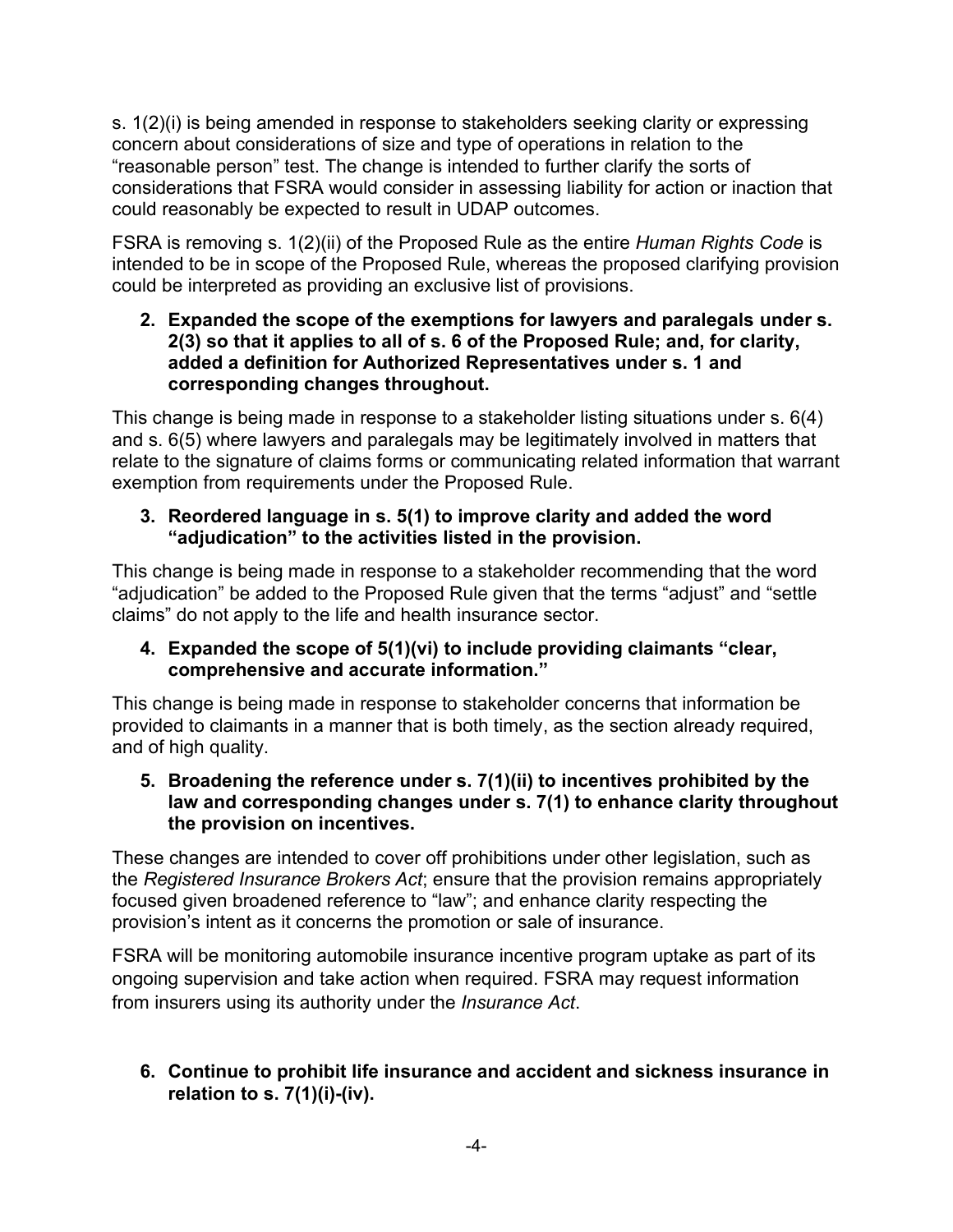This change is being made in response to life and health insurance stakeholder concerns regarding potential consumer harms associated with removing the Regulation's prohibition against incentives. Through the course of examining received input, FSRA concluded that further stakeholder input and discussion are required in order to fully assess and address potential consumer risks. Therefore, the existing prohibition against incentives in the life and health sector will remain in force in the Proposed Rule.

- **7. Added provisions to preserve the substance of the Regulation as intended by the Proposed Rule:** 
	- **i. s. 8(2) to prescribe persons being charged for any premium or fee other than as stipulated in a contract of insurance; and**
	- **ii. s. 6(4)(ii) to prescribe claimants signing forms prior to their completion in full.**

These changes are being made in response to gaps noted by stakeholders where the new provisions did not sufficiently preserve the substantive intent of the Regulation under s 1.8 and s. 3(2)7 as intended by the Proposed Rule.

**8. Added a coming into force clause, which would bring the Proposed Rule into force on the date that supporting consequential amendments to the**  *Insurance Act* **related to the enforcement of the Proposed Rule come into force.** 

These changes are being made to provide a trigger for the coming into force of the Proposed Rule. According to this clause, the proposed rule will come into force when unproclaimed amendments to the *Insurance Act* brought forward in Schedule 5 of the *Protecting the People of Ontario Act (Budget Measures), 2021 are proclaimed into* force.

**9. Technical, consequential and/or stylistic changes throughout the Proposed Rule to align with drafting conventions or the legislation, provide correct referencing, ensure consistency, enhance clarity and other minor improvements.** 

FSRA identified additional recommended non-substantive and technical improvements throughout the Proposed Rule while carrying out its review in response to received stakeholder feedback.

A more detailed summary of stakeholder feedback informing proposed amendments is provided in the [Summary of Comments and FSRA Responses](https://www.fsrao.ca/engagement-and-consultations/fsras-first-proposed-insurance-rule-released-public-consultation-unfair-or-deceptive-acts-or-practices-udap-rule/summary-comments).

# **Text of Revised Rule**

For the text of the amended Proposed Rule, please see Appendix B.

# **Comments**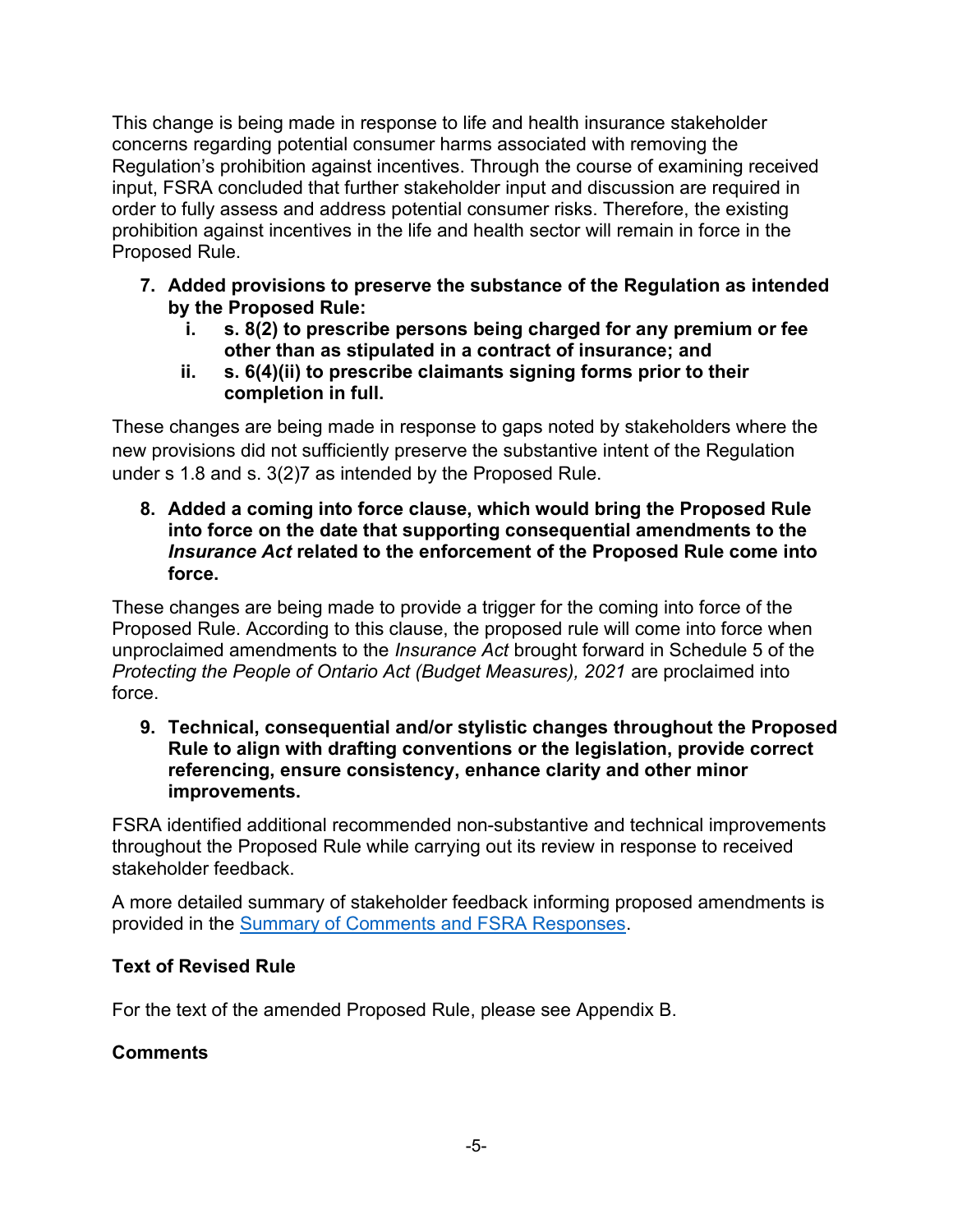Interested parties are invited to make written representations with respect to amendments to the Proposed Rule. Submissions received by August 11, 2021 will be considered.

Submissions should be submitted through the submission system on **[FSRA's website](https://www.fsrao.ca/engagement-and-consultations/fsras-releases-its-revised-proposed-unfair-or-deceptive-acts-or-practices-udap-rule-public-consultation#comment)**.

Under the FSRA Act, FSRA is required to make all written representations publicly available. As a result, all submissions received will be posted on [FSRA's website](https://www.fsrao.ca/engagement-and-consultations/fsras-releases-its-revised-proposed-unfair-or-deceptive-acts-or-practices-udap-rule-public-consultation#comment) in a timely manner.

Appendix A – List of commenters Appendix B – Revised UDAP Rule (Blackline Version) Appendix C – Revised UDAP Rule (Clean)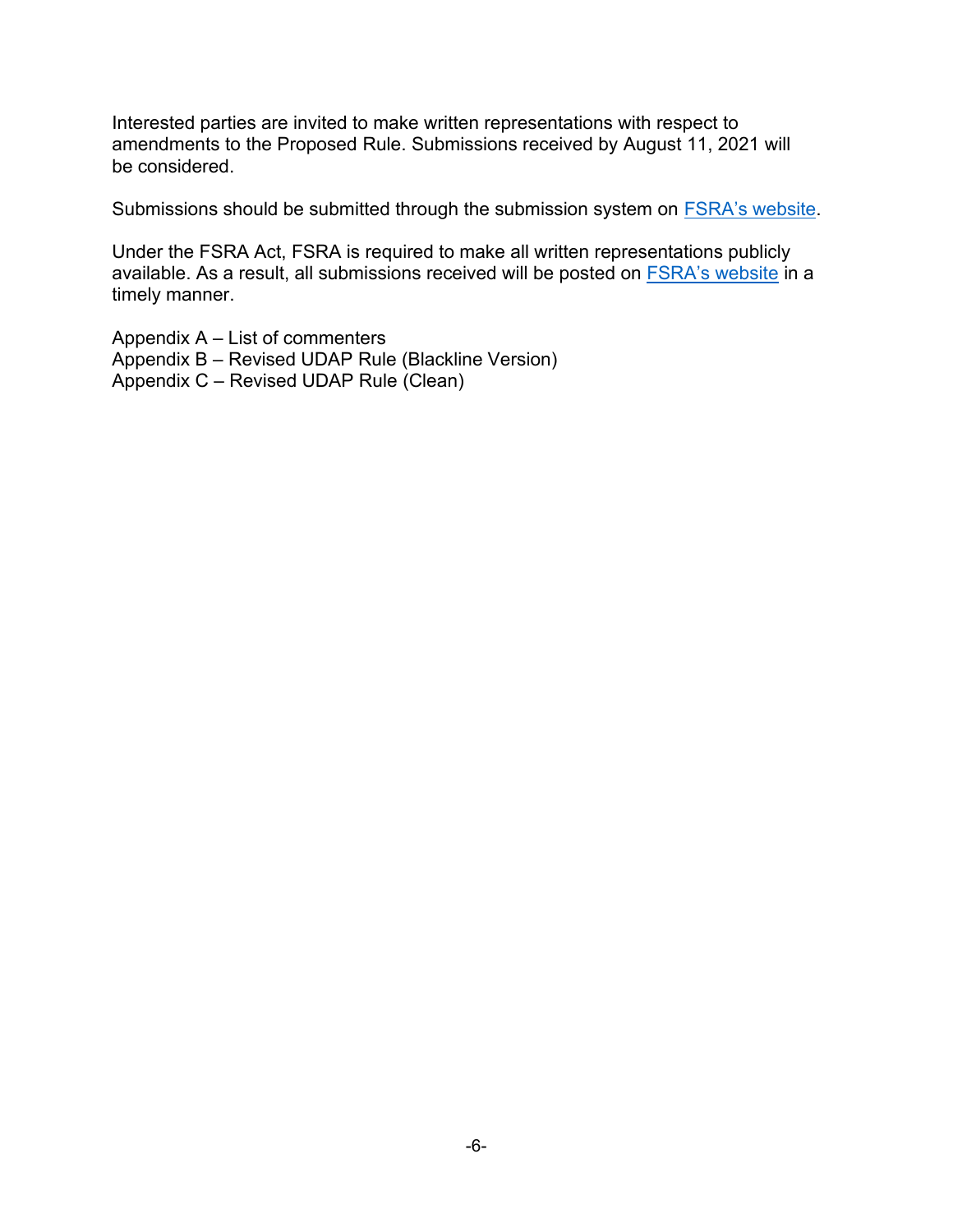# **Appendix A – List of Submissions**

The following stakeholders provided written submissions on the Proposed Rule

## **Public Interest Advocacy Groups**

Citizens Against Unfair Insurance Practices FAIR Association of Victims for Accident Insurance Reform.

## **Insurance Industry Associations**

Canadian Association of Direct Relationship Insurers (CADRI) Canadian Association of Financial Institutions in Insurance (CAFII) Canadian Life and Health Insurance Association (CLHIA) Insurance Bureau of Canada (IBC) Ontario Mutual Insurance Association (OMIA) Travel Health Insurance Association of Canada (THIA).

# **Brokers / Advisors Industry Associations**

Advocis Canadian Association of Independent Life Insurance Brokerage Agencies(CAILBA) Independent Financial Brokers of Canada (IFB) Insurance Brokers Association of Ontario (IBAO) Conference for Advanced Life Underwriting (CALU) Canadian Group Insurance Brokers (CGIB)

## **Other Associations**

Associated Canadian Car Rental Operators (ACCRO) Coalition of Health Professional Associations in Ontario Automobile Insurance Services Canadian Society of Chiropractic Evaluators College of Chiropractic Orthopaedic Specialists Ontario Association of Social Workers(OASW) Ontario Trial Lawyers Association(OTLA) Third-Party Administrators' Association of Canada (TPAAC).

# **Insurers**

Allstate Aviva CAA Insurance Canada Life **Desjardins** The Co-operators Wawanesa

# **Self-Regulatory Organizations**

The Law Society of Ontario (LSO)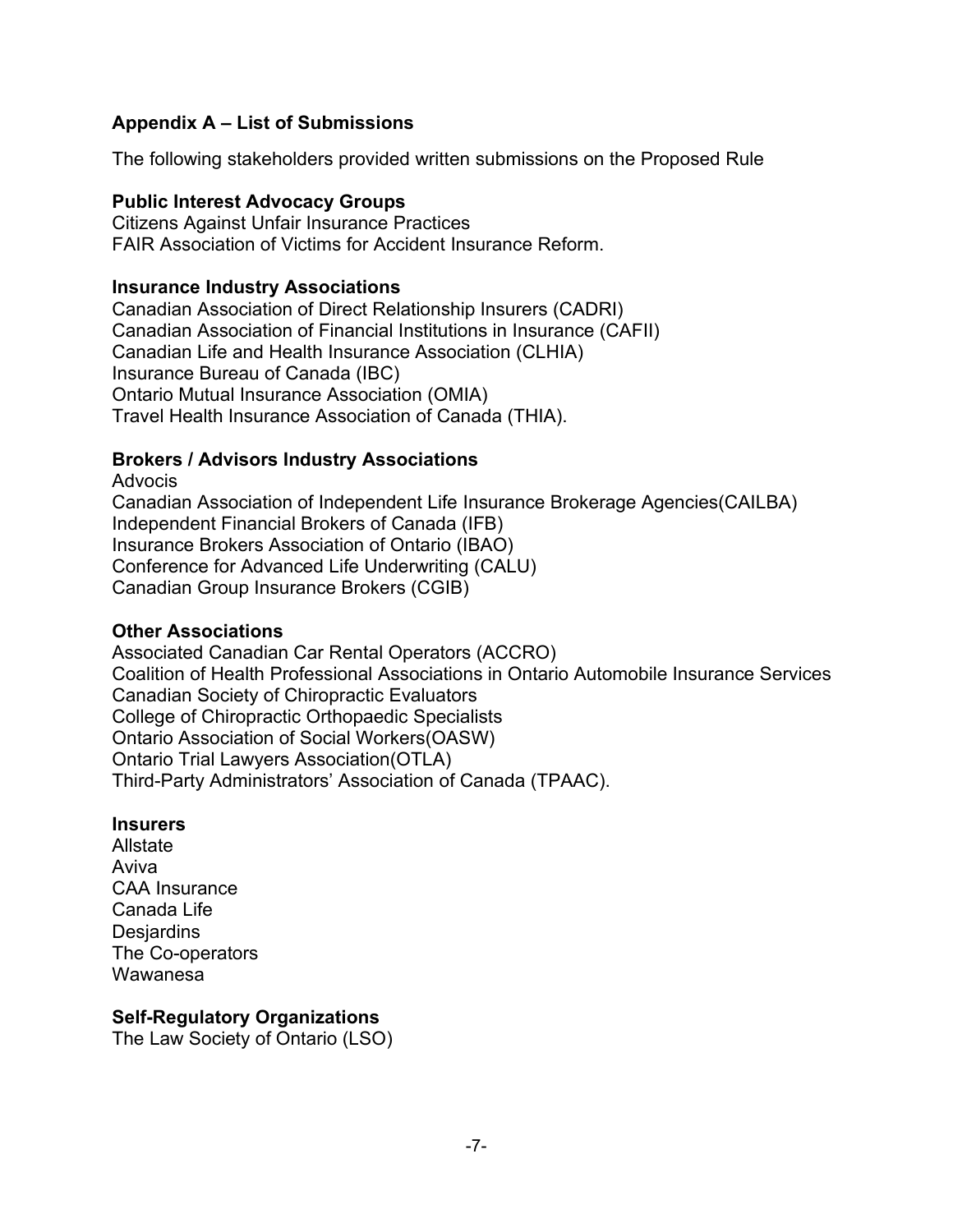## **Appendix B – Amended Proposed Rule [2020-002] Unfair or Deceptive Acts or Practices (Blackline Version)**

#### **1 Interpretation**

- 1(1) In this Rule,
	- (i) "Act" means the *Insurance Act*, R.S.O. 1990, c. I.8, as amended,
	- (ii) "Affiliated insurer" means an insurer that is considered to be affiliated with another insurer under s. 414(3) of the Act,
	- (iii) "Authorized representative" means a person who is authorized by another person to act on such person's behalf,
	- $\overline{\text{iii}}$ )(iv) "Claimant" means a person who claims statutory accident benefits or who otherwise claims any benefit, compensation or payment under a contract of insurance,
	- $\overline{(iv)}$ (v) "Contract of insurance" means:
		- (a) for a contract of life insurance, has the meaning ascribed to such term in s. 174171(1) of the Act,
		- (b) for a contract of groupaccident and sickness insurance, has the meaning ascribed to such term in s. 293290 of the Act, and
		- (c) for a contract of insurance not referred to in (a) or (b), has the meaning ascribed to "contract" in s. 1 of the Act,
	- $(v)$ (vi) "Credit information" means information about a person's creditworthiness, including thea person's credit score, credit-based insurance score, credit rating and information about or derived in whole or in part from his or hersuch individual's occupation, previous places of residence, number of dependants, educational or professional qualifications, current or previous places of employment, estimated income, outstanding debt obligations, past debt payment history, cost of living obligations and assets,
	- $\overline{\langle\psi\rangle\langle\psi\rangle\langle\psi\rangle\langle\psi\rangle\langle\psi\rangle\langle\psi\rangle\langle\psi\rangle\langle\psi\rangle\langle\psi\rangle\langle\psi\rangle\langle\psi\rangle\langle\psi\rangle\langle\psi\rangle\langle\psi\rangle\langle\psi\rangle\langle\psi\rangle\langle\psi\rangle\langle\psi\rangle\langle\psi\rangle\langle\psi\rangle\langle\psi\rangle\langle\psi\rangle\langle\psi\rangle\langle\psi\rangle\langle\psi\rangle\langle\psi\rangle\langle\psi\rangle\langle\psi\rangle\langle\psi\rangle\langle\psi\rangle\langle\psi\rangle\langle\psi\rangle\langle\psi\rangle\langle\psi\rangle\langle\psi\rangle\langle\psi\rangle\$ authorized under the Act to decline to issue or to terminate or refuse to renew a contract of automobile insurance or to refuse to provide or continue a coverage or endorsement,

 $\overline{(vii)(viii)}$  "Prohibited factor" means:,

(a) any reason or consideration that, under section 5 of Regulation 664 of the Revised Regulations of Ontario, 1990 (Automobile Insurance), made under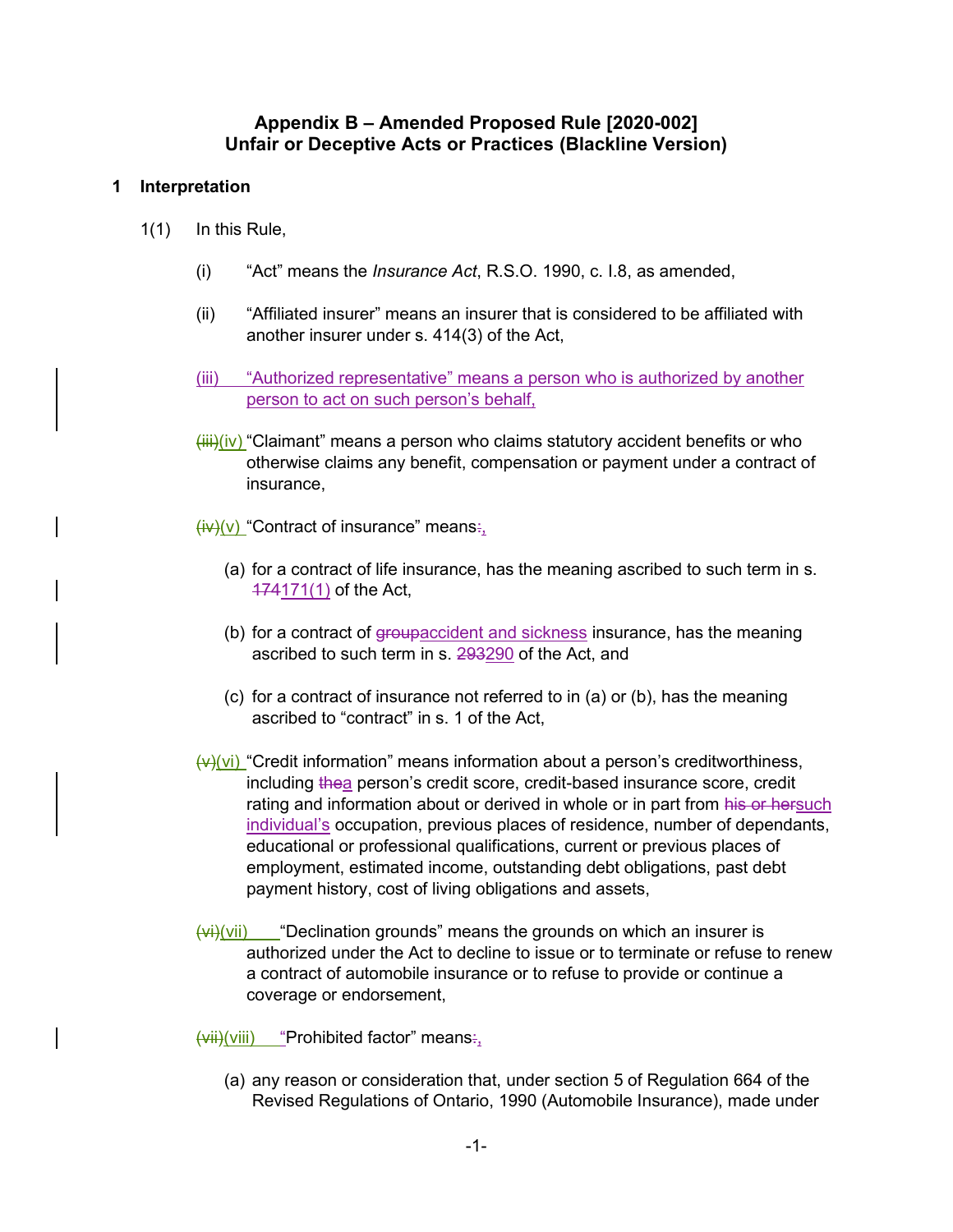the Act, insurers are prohibited from using in the manner described in that section,

- (b) any fact or factor that, under section 16 of Regulation 664 of the Revised Regulations of Ontario, 1990 $<sub>7</sub>$  (Automobile Insurance), insurers are prohibited</sub> from using as elements of a risk classification system, or
- (c) any other factor that the Authority determines is an estimate of, a surrogate for or analogous to a prohibited factor referred to in clause (a) or (b),
- $\frac{f\{V\}\{V\}}{V}$  "Reasonable person" means a reasonable and prudent person in the same or similar circumstances as, and in the position of, and/or with the same licensing status of, the person in question, having regard to any applicable professional standards, best industry practices or codes of conduct, who has full knowledge of all and any relevant facts or circumstances,
- $\frac{f(x)(x)}{x}$  "Schedule" means the Statutory Accident Benefits Schedule Effective September 1, 2010 and all previous Statutory Accident Benefit Schedules for which there are still active claims,
- $(x)$ (xi) "Substantially deficient" means that the delivery of goods or services fell below the standard required in the oral or written agreement to provide those goods or services to an extent or in such a manner that a significant part or the whole of the goods or services was unfit for the purposepurposes intended from the perspective of a reasonable person who is in the position of the intended recipient of thethose goods or services,
- $(xii)(xii)$  "Unfair discrimination" means discrimination which contravenes the provisions of the Ontario *Human Rights Code* or any other discrimination which FSRA, in its published guidance, has identified as not being reasonable or bona fide in the provision or administration of insurance or goods or services related to insurance, and
- $\frac{f(x)}{h(x)}$  "Unreasonable consideration" means an amount being paid or sought for goods or services provided to a claimant that a reasonable person, in the position of the provider of thethose goods or services, would not charge or seek, or would not expect a reasonable person<sub> $\bar{x}$ </sub> who is in the position of the recipient of the goods or services, to accept.
- 1(2) In addition to s. 1(1) of this Rule, if a term or phrase used in this Rule is defined in the Act, that definition shall apply for the purposes of this Rule.
- $1(2)$  For greater clarity.
- $1(3)$  *in determining what amounts to a reasonable person who is an insurer, the* reasonable person will be deemed to have a level of knowledge and expertise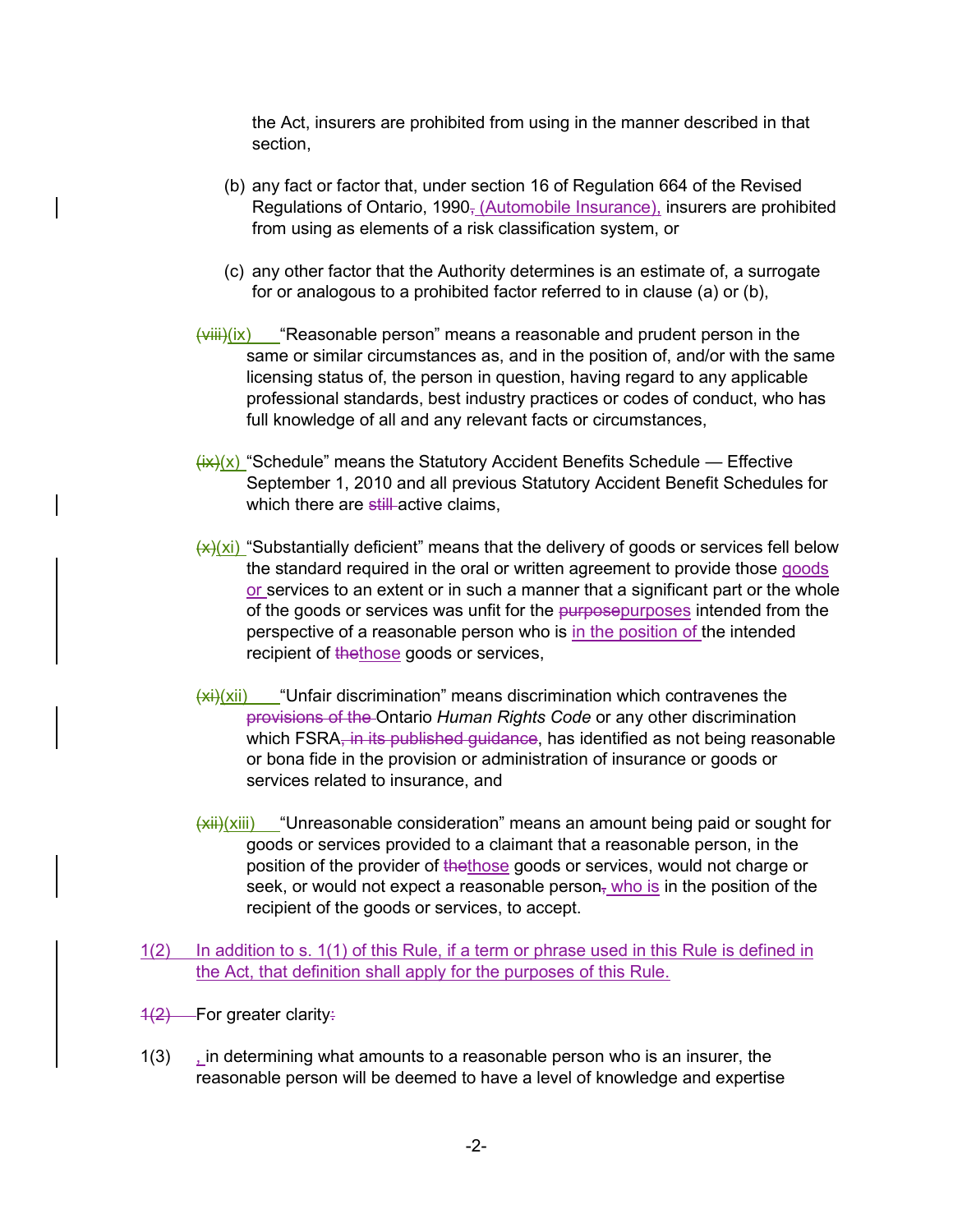commensurate withto that insurersinsurer's nature, size, complexity, operations and type of business, andrisk profile.

- (i) Sections 22, 25(2), 25(2.1), 25(2.2) and 25(3)(a)-(b) of the Ontario *Human Rights Code* are applicable in assessing whether discrimination amounts to unfair discrimination under this Rule.
- 1(4) If a person has committed an unfair or deceptive act or practice, then every director, officer, employee or legalauthorized representative of that person shall be deemed to have committed an unfair or deceptive act or practice if that director, officer, employee or legalauthorized representative,
	- (i) causes, authorizes, permits, acquiesces or participates in the commission of an unfair or deceptive act or practice by the person $\frac{1}{r_1}$  or
	- (ii) fails to take all reasonable care in the circumstances to prevent the person from committing an unfair or deceptive act or practice.
- 1(5) References in this Rule to a form approved by the Chief Executive Officer are deemed to include the last form approved by the Superintendent for the purposes of the relevant provision prior to the day section 22 of Schedule 13 to the Plan for Care and Opportunity Act (Budget Measures), 2018 came into force until the Chief Executive Officer approves a subsequent form for the purposes of this section.

## **2 Unfair or Deceptive Act or Practice**

- 2(1) For the purposes of the definition of "unfair or deceptive act or practice" in section 438 of the Act, conduct, including inaction or omission, which results in, or could reasonably be expected to result in the outcomes, events or circumstances set out in s. 3 through s. 10 of this Rule is prescribed as an unfair or deceptive act or practice.
- 2(2) For the purposepurposes of determining what conduct, including inaction or omission could be reasonably expected to result in the outcomes, events or circumstances set out in s. 3 through s. 10 of this Rule $\div$ ,
	- (i) if the action or conduct, including inaction or omission is committed by:
		- (a) an agent, broker, adjuster, insurer or any director, officer, employee or legalauthorized representative of an agent, broker, adjuster or insurer, or
		- (b) any person, or any director, officer, employee or legalauthorized representative of that person, who provides goods or services to a claimant which are fully or partially expected to be paid for through the proceeds of insurance, including for greater clarity and without limitation, automotive repair, towing and storage services,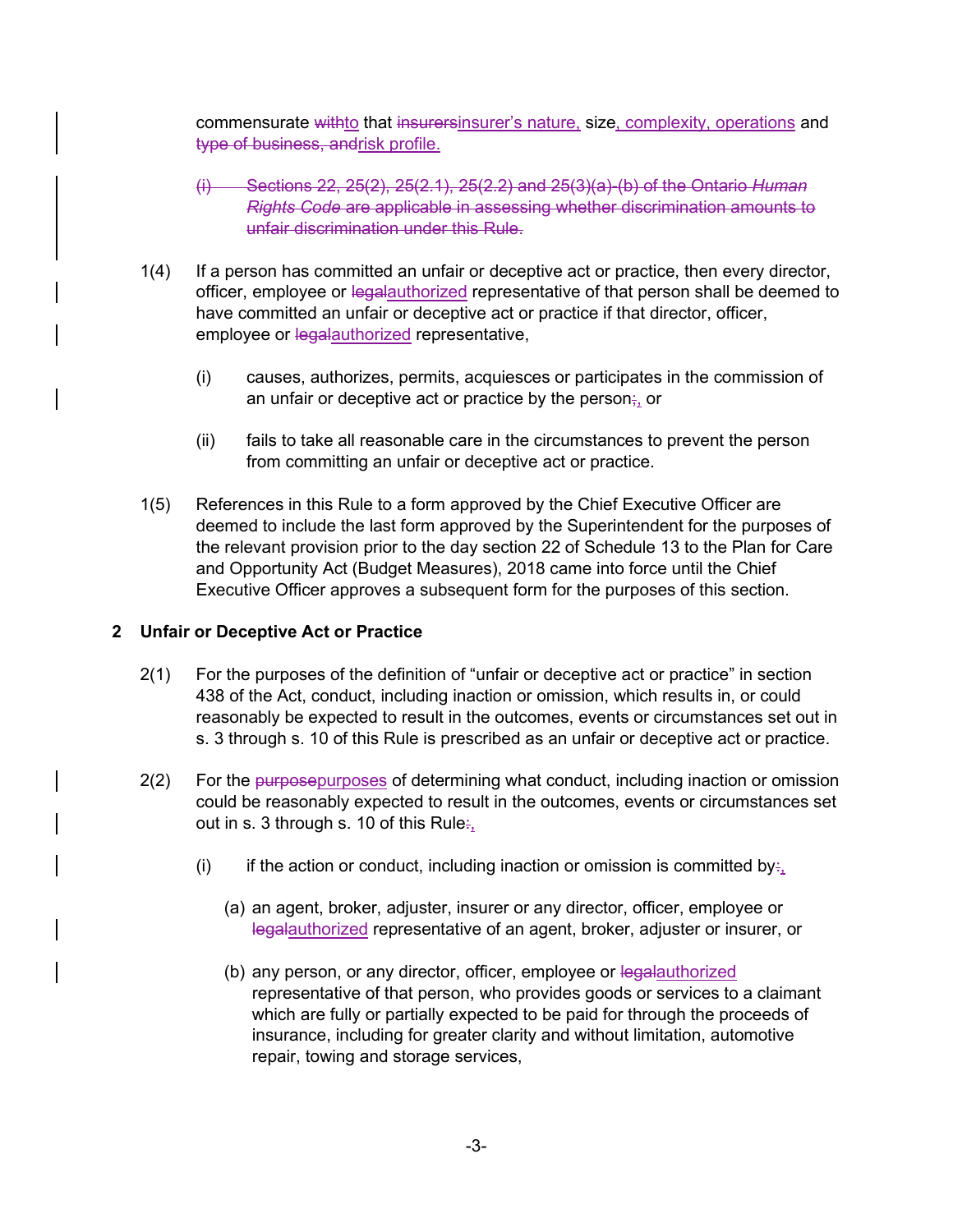then an outcome, event or circumstance will be deemed to be reasonably expected if it would be expected by a reasonable person in that person's business or profession with full knowledge of all and any facts and circumstances thethat person knew about or, with reasonable diligence under the circumstances, ought to, have known<del>.</del><u>, or</u>

- (ii) if the action or conduct, including inaction or omission is committed by a person not listed in (i) then an outcome, event or circumstance will be deemed to be reasonably expected if it would be expected by a reasonable person in that person's position with knowledge of all and any relevant facts and circumstances thethat person knew about or ought to, with reasonable diligence under the circumstances, have known.
- listed in in <del>sections 6(1), 6(2) and 6(3).</del>s. 6 of this Rule. 2(3) Section S. 2(1) of this Rule does not apply to conduct by a lawyer or paralegal with respect to activities that constitute practising law or providing legal services, as the case may be, as authorized under the *Law Society Act* which results in the outcomes

## **3 Non-Compliance with Law**

- 3(1) The commission of any act prohibited under the Act, or under any regulation or Authority rule made under the Act.
- 3(2) Any provision of the Act, or a regulation or **Authority rule made under the Act, not** being complied with resulting in the unfair treatment or unfair discrimination of a person.
- 3(3) Non-compliance with the requirement sany requirement under the Act or a regulation or Authority rule made under the Act, by the subject of an examination or purported examination.

## **4 Unfair Discrimination**

- ـِ∺4(1) Unfair Discrimination
	- (i) between individuals of the same class and of the same expectation of life, in the amount or payment or return of premiums, or rates charged for contracts of life insurance or annuity contracts, or in the dividends or other benefits payable on such contracts or in the terms and conditions of such contracts, or
	- (ii) in any rate or schedule of rates between risks in Ontario of essentially the same physical hazards in the same territorial classification.

## **5 Unfair Claims Practices**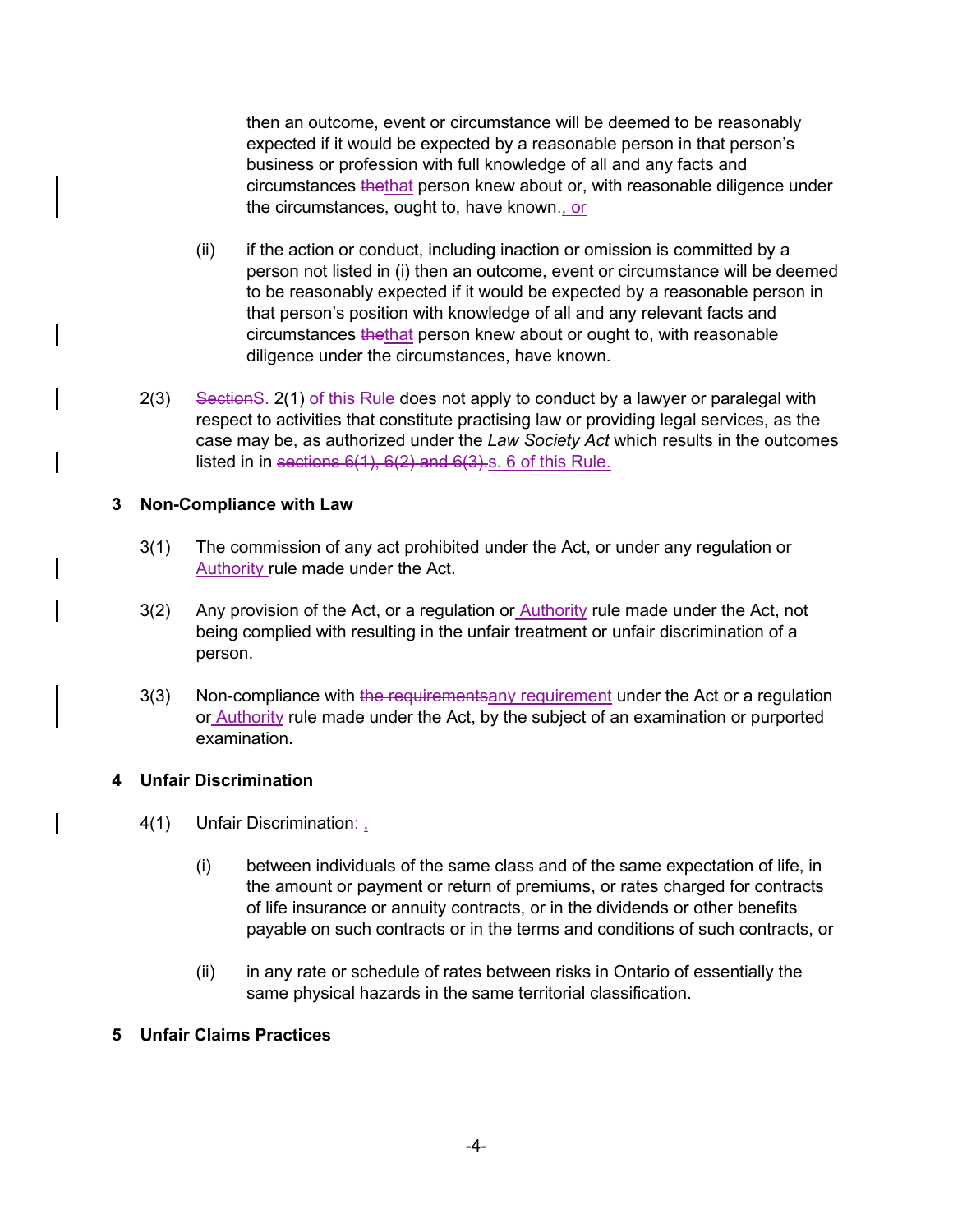- 5(1) ResolutionUnreasonable or unfair resolution or delay in the adjudication, adjustment or settlement of any claim which would be considered unreasonable or unfair, such  $a<sub>5</sub>$ , including but not limited to:
	- (i) treating a claimant in an arbitrary, capricious or malicious manner,
	- (ii) not acting in good faith,
	- (iii) seeking a result which is inequitable or inconsistent with thea claimant's rights of the claimant under the contract.
	- (iv) imposing unreasonable or unfair costs or expenses on the (1) claims handling or dispute resolution processes, (2) goods or (3) services,
	- $(v)$  communicating in an untimely manner or misrepresenting the rights of thea claimant or obligations of thean insurer under the contract, or
	- (vi) any adjuster or insurer not following fair, simple and accessible claims handling procedures or not providing a claimant timely, clear, comprehensive and accurate information about the status of its claim, the process for settling its claim or reasons for a decision made respecting its claim.
- $5(2)$  With respect to automobile insurance:
	- (i) non-compliance with the Schedule, including but not limited to: $\frac{1}{2}$ 
		- (a) payment for goods or services not being made, or
		- (b) the cost of an assessment not being paid,

without reasonable cause, within the time period prescribed in the Schedule $\tau_{i}$ 

- (ii) the making of a statement by or on behalf of an insurer for the purposes of adjusting or settling a claim if thethat insurer knows or ought to know that the statement misrepresents or unfairly presents the findings or conclusions of a person who conducted an examination under section 44 of the Schedule, or
- (iii) a conflict of interest not being disclosed to a person who claims statutory accident benefits.

## **6 Fraudulent or Abusive Conduct Related to Goods and Services Provided to a Claimant**

6(1) Consideration being paid or sought for goods or services in connection with a claim under a contract of insurance which were not provided to a claimant or were provided in a substantially deficient manner.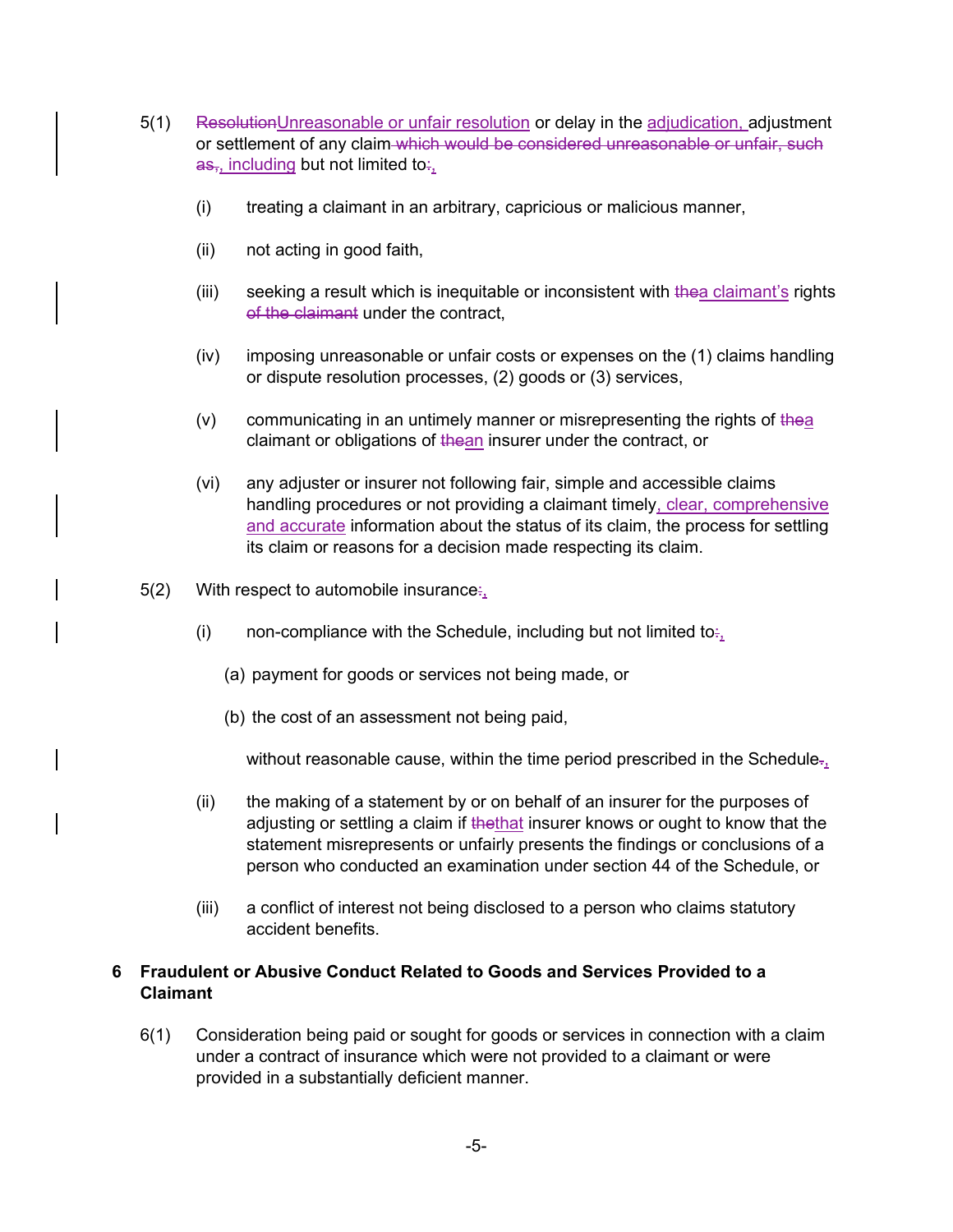- 6(2) A referral fee being solicited, demanded, paid or accepted in connection with goods or services provided to a claimant.
- 6(3) Unreasonable consideration being paid or sought for goods or services provided to a claimant.
- $6(4)$  With respect to autoble insurance,
	- $(i)$  a claimant signing or being asked to sign a claimsany form or any other document,
		- (a) in a form approved by the Chief Executive Officer, or
		- (b) that is specified in a guideline applicable for the purposes of the Schedule,

before the goods or services related to such a form or document have been provided and which provides verification that a good or service was provided to such claimant, or

- related to such a form or document have been provided. <u>.</u> (ii) a claimant signing, before it has been fully completed, any form or any other document that is required to be in a form approved by the Chief Executive Officer or any form or document that is specified in a Guidelineguideline applicable for the purposes of the Schedule-before the goods or services
- $6(4)6(5)$  Information, being communicated about the business, billing practices or licensing status of a person who provides or offers to provide goods or services to a claimant which a reasonable person, who is in the position of the intended recipient, would consider false, misleading or deceptive.

## **7 Incentives**

- 7(1) Payment, rebate, consideration, allowance, gift or thing of value being offered or provided, directly or indirectly, to an insured or person applying for insurance,
	- (i) as an incentive or inducement for a person to take an action or make a decision that would encourage that personrelating to buy aan insurance product which would not, considering the options generally available in the marketplace, be recommended as a suitable insurance productaction or decision by a reasonable person licensed to sell such an insurance product,
	- (ii) which is otherwise prohibited under the Act, Regulations or Rulesby law,
	- (iii) in a manner which a reasonable person licensed to sell such a product would not consider to be clearly and transparently communicated to intended recipients or applied consistently,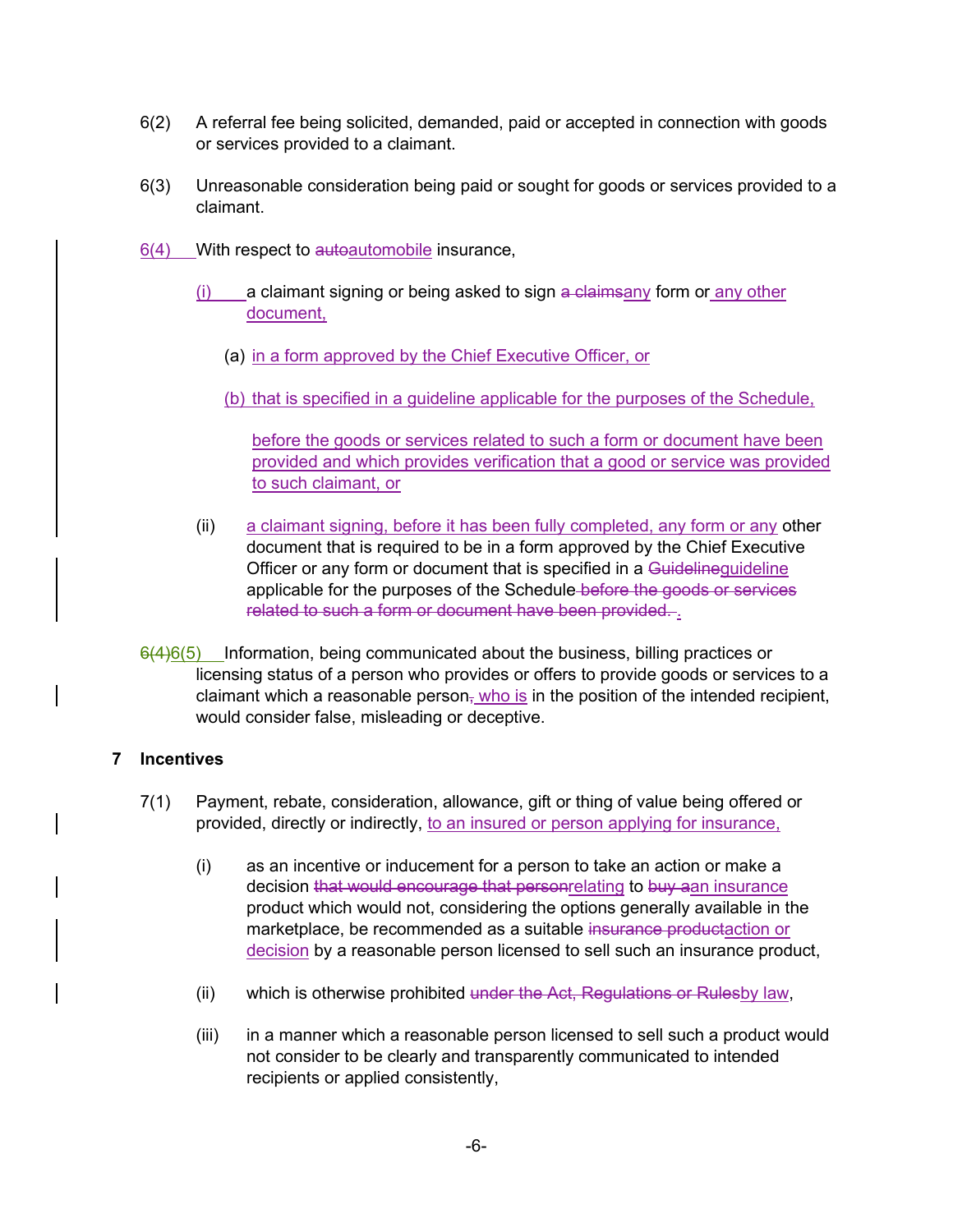- (iv) in a manner which involves unfair discrimination or contributes to an anticompetitive practice, including, but not limited to, tied selling or predatory pricing, or
- (v) as an incentive or inducement to purchase, renew or retain an insurance product, which provides coverages within the classes of life or accident and sickness insurance, or
- $(v)(vi)$  if related to automobile insurance, which is, based, in whole or in part, on, or is calculated by reference to, prohibited factors.
- $7(2)$  For greater clarity, s.  $7(1)(i)$  to  $7(1)(v)$  of this Rule apply to any payment, rebate, consideration, allowance, gift or thing of value being offered or provided, directly or indirectly, as an incentive or inducement to purchase, renew or retain automobile insurance.
- $7(2)7(3)$  An agreement being made or offered to be made, directly or indirectly, for a premium to be paid that is different from the premium set out in the contract of insurance.
- $7(3)7(4)$  For the purposepurposes of this section, clear and transparent communication includes but is not limited to providing an explanation of how the amount or value of any payment, rebate, consideration, allowance, gift or thing of value is calculated.
- $7(4)7(5)$  For the purposepurposes of this section, a gift or thing of value will not be considered an incentive or inducement if thethat gift or thing of value is a good or service reasonably related to reducing the risk insured by the contract of insurance to which it is related.

## **8 Misrepresentation**

- 8(1) A person receiving information, promotional materials, or advice in any form, including audio, visual, electronic, written and oral means, which a reasonable person in the position of thesuch recipient would consider to be inappropriate, inaccurate or misleading, respecting:,
	- (i) the terms, benefits or advantages of any contract of insurance issued or to be issued,
	- (ii) an insurance claim, the claims process or whether a policy provides coverage, or
	- (iii) any comparison of contracts of insurance.
- 8(2) A person being charged for any premium or fee other than as stipulated in a contract of insurance.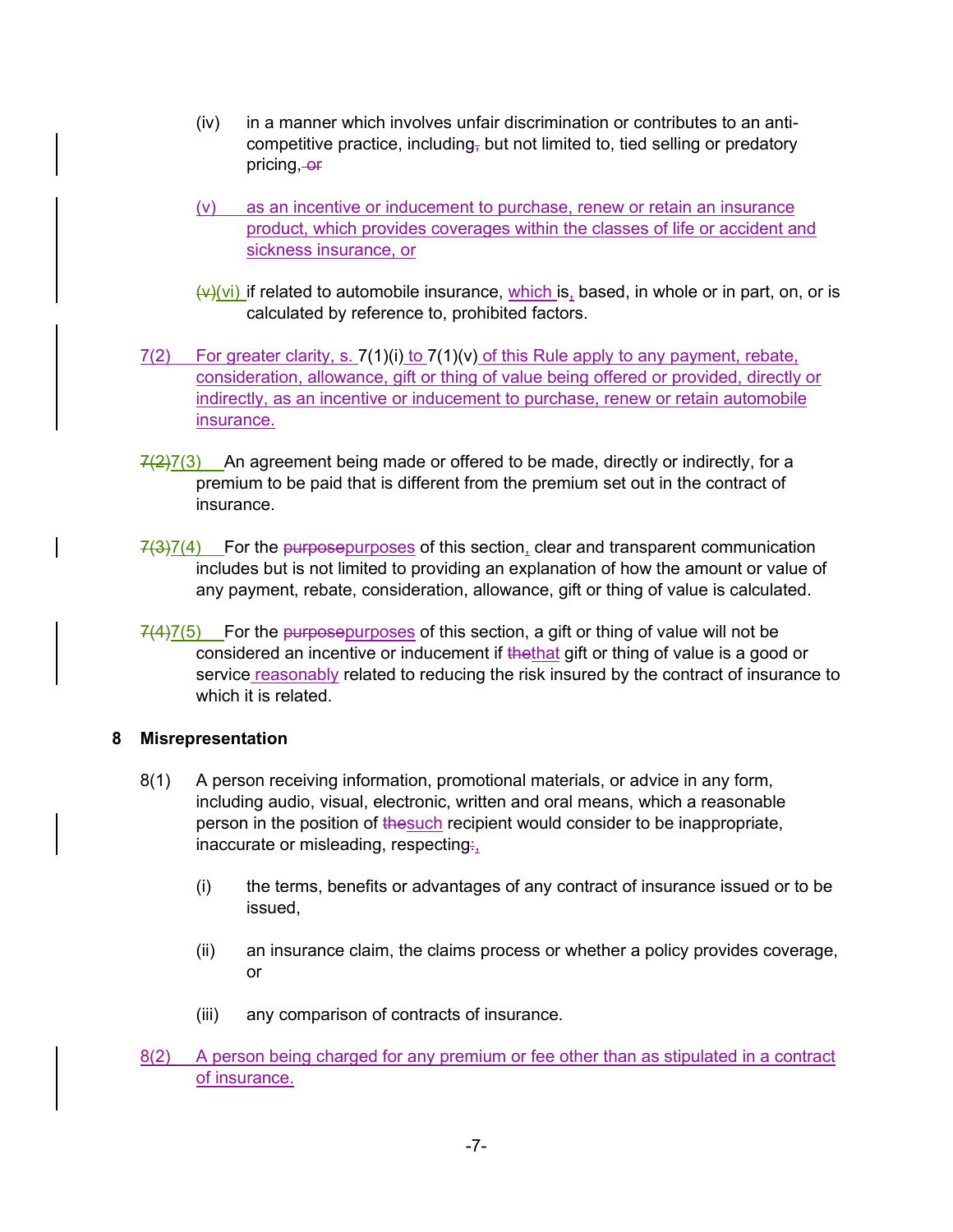## **9 Prohibited Conduct in AutoAutomobile Insurance Quotations, Applications or Renewals**

- 9(1) Unfair treatment by an agent, broker or insurer to a consumer with regard to any matter relating to quotations for automobile insurance, applications for automobile insurance, issuance of contracts of automobile insurance or renewals of existing contracts of automobile insurance, including but not limited to:,
	- (i) variance of formal or informal processes and procedures which make it more difficult for certain persons to interact with an insurer, broker or agent for the purpose of discouraging or delaying such persons from applying for, renewing or obtaining automobile insurance,
	- (ii) using credit information or a prohibited factor,
	- (iii) asking or requiring a person to provide consent to the collection, use or disclosure of any credit information, other than for the sole purpose of considering whether to provide premium financing,
	- (iv) applying any other information in a manner that is subjective or arbitrary or that bears little or no relationship to the risk assumed or to be assumed by the insurer,
	- (v) misclassifying a person or vehicle under the risk classification system used by thean insurer or that thean insurer is required by law to use,
	- (vi) making the issuance or variation of a policy of automobile insurance conditional on thean insured having or purchasing another insurance policy,
	- (vii) engaging in unfair discrimination,
	- (viii) treating a consumer in an arbitrary, capricious or malicious manner,
	- (ix) not acting in good faith or behaving in a way that causes consumers to have a reasonable apprehension of bias, or
	- $(x)$  communicating in an untimely manner or misrepresenting the rights of the a claimant or obligations of thean insurer under the automobile insurance contract, or.
	- (xi) any other practice or conduct which the Authority has identified in published guidance as unfair treatment for the purpose of this section.
- 9(2) ereditCredit information about a person being collected, used or disclosed in any manner in connection with automobile insurance, other than.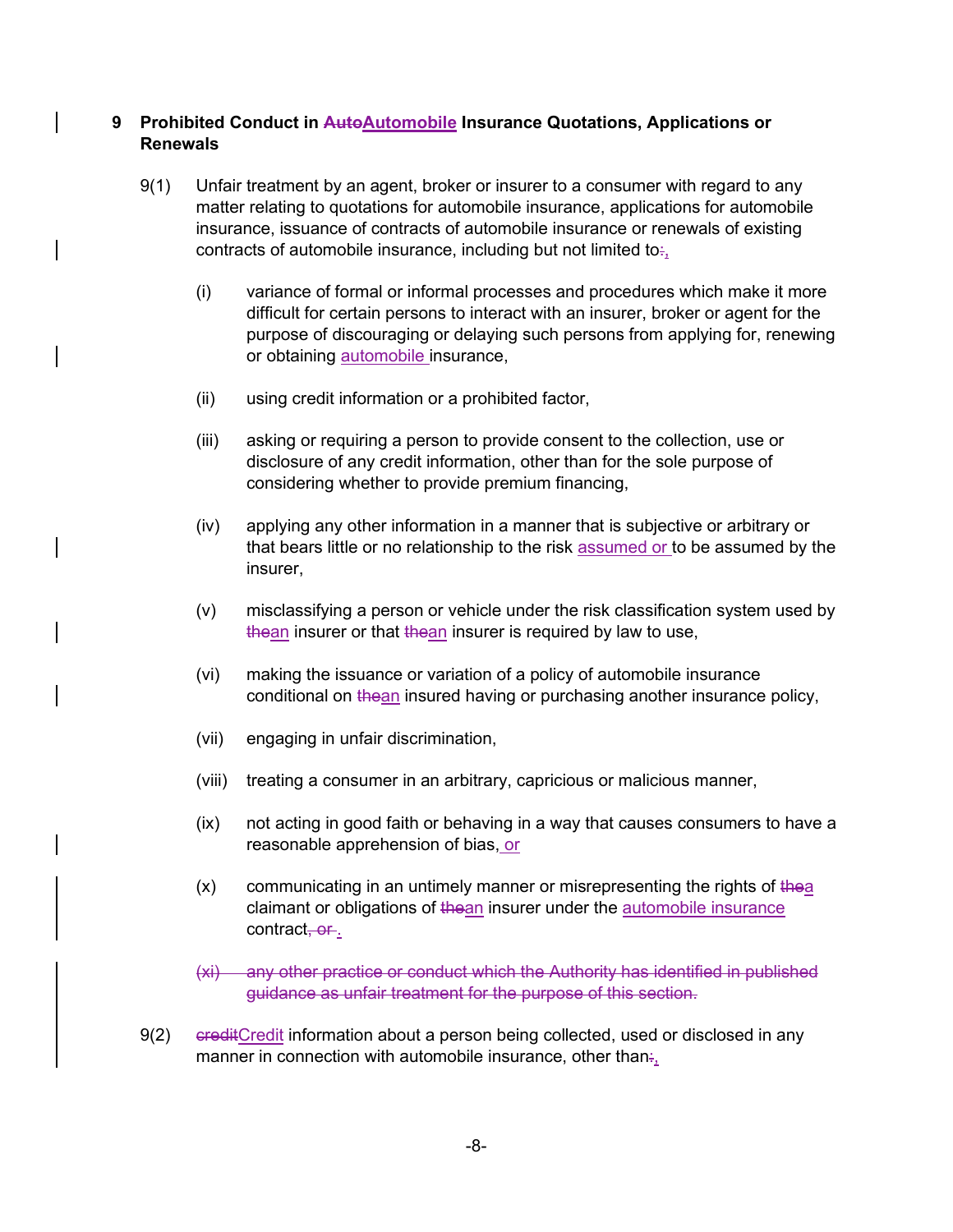- (i) for the limited purposes, if any, described in the form of application for insurance approved by the Chief Executive Officer under subsections. 227-(1) of the Act, or
- (ii) in accordance with the consent obtained in compliance with the *Personal Information Protection and Electronic Documents Act* (Canada)applicable privacy laws of the person to whom the information relates.

#### **10 Affiliated Insurers**

- 10(1) An agent, broker or insurer providing a quote or renewal for automobile insurance from an insurer, and not offering the lowest rate available from amongst that insurer and its affiliated insurers.
- 10(2) In this section "lowest rate available" is the lowest rate amongst an insurer and its affiliates which is reasonably available to be offered to thean insured or potential insured, having regard to all of the circumstances, including but not limited to:,
	- (i) each insurer's declination grounds,
	- (ii) each insurer's rates and risk classification systems,
	- (iii) each insurer's method of distribution $\frac{1}{r_1}$  or
	- (iv) whether the insurers only recently became affiliated.

## **11 Coming into Force**

11(1) This Rule comes into force on the date that the amendments set out in Schedule 5 of the *Protecting the People of Ontario Act (Budget Measures), 2021* come into force.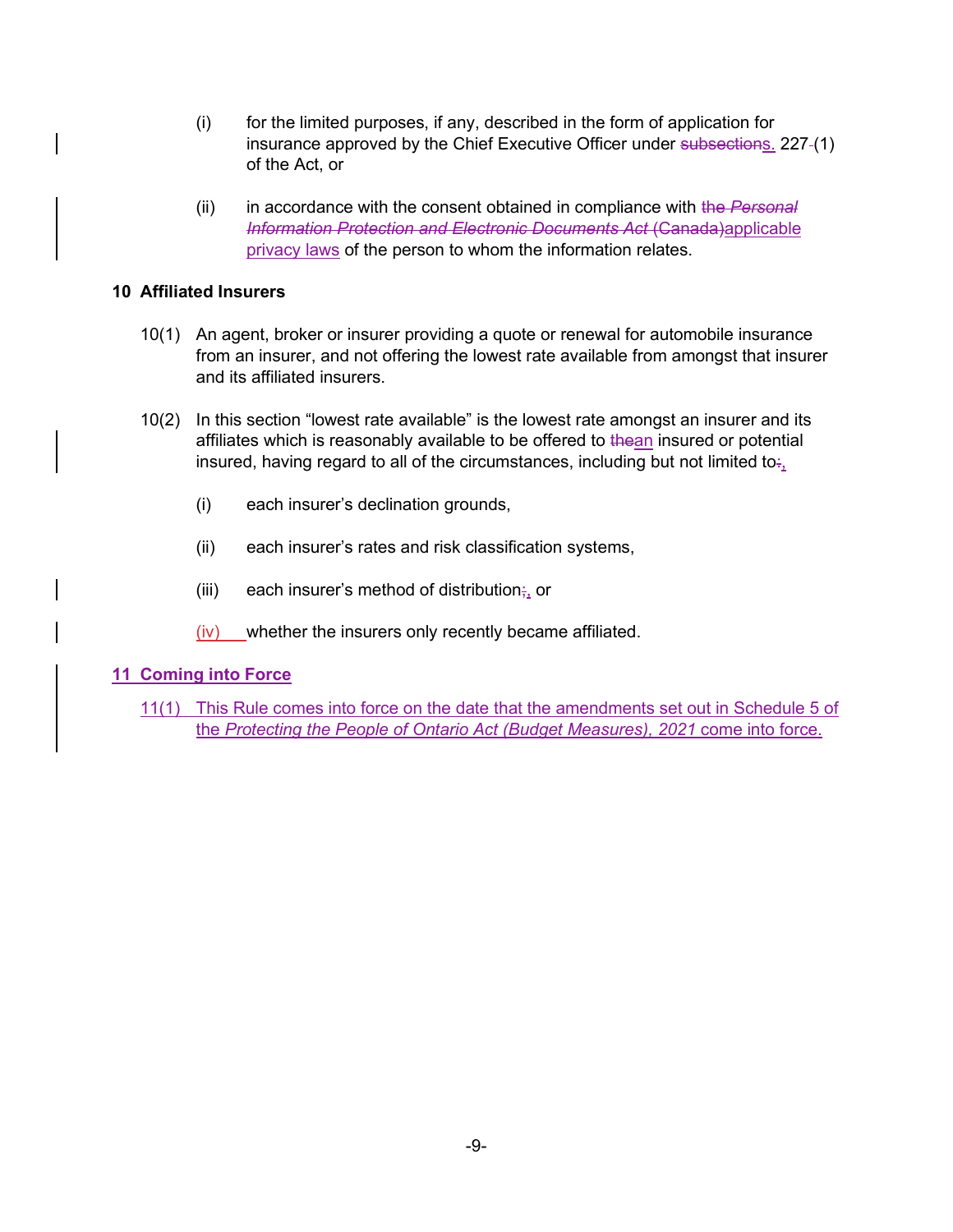# **Appendix C – Amended Proposed Rule [2020-002] Unfair or Deceptive Acts or Practices (Clean Version)**

## **1 Interpretation**

- 1(1) In this Rule,
	- (i) "Act" means the *Insurance Act*, R.S.O. 1990, c. I.8, as amended,
	- (ii) "Affiliated insurer" means an insurer that is considered to be affiliated with another insurer under s. 414(3) of the Act,
	- (iii) "Authorized representative" means a person who is authorized by another person to act on such person's behalf,
	- (iv) "Claimant" means a person who claims statutory accident benefits or who otherwise claims any benefit, compensation or payment under a contract of insurance,
	- (v) "Contract of insurance" means,
		- (a) for a contract of life insurance, has the meaning ascribed to such term in s. 171(1) of the Act,
		- (b) for a contract of accident and sickness insurance, has the meaning ascribed to such term in s. 290 of the Act, and
		- (c) for a contract of insurance not referred to in (a) or (b), has the meaning ascribed to "contract" in s. 1 of the Act,
	- (vi) "Credit information" means information about a person's creditworthiness, including a person's credit score, credit-based insurance score, credit rating and information about or derived in whole or in part from such individual's occupation, previous places of residence, number of dependants, educational or professional qualifications, current or previous places of employment, estimated income, outstanding debt obligations, past debt payment history, cost of living obligations and assets,
	- (vii) "Declination grounds" means the grounds on which an insurer is authorized under the Act to decline to issue or to terminate or refuse to renew a contract of automobile insurance or to refuse to provide or continue a coverage or endorsement,
	- (viii) "Prohibited factor" means,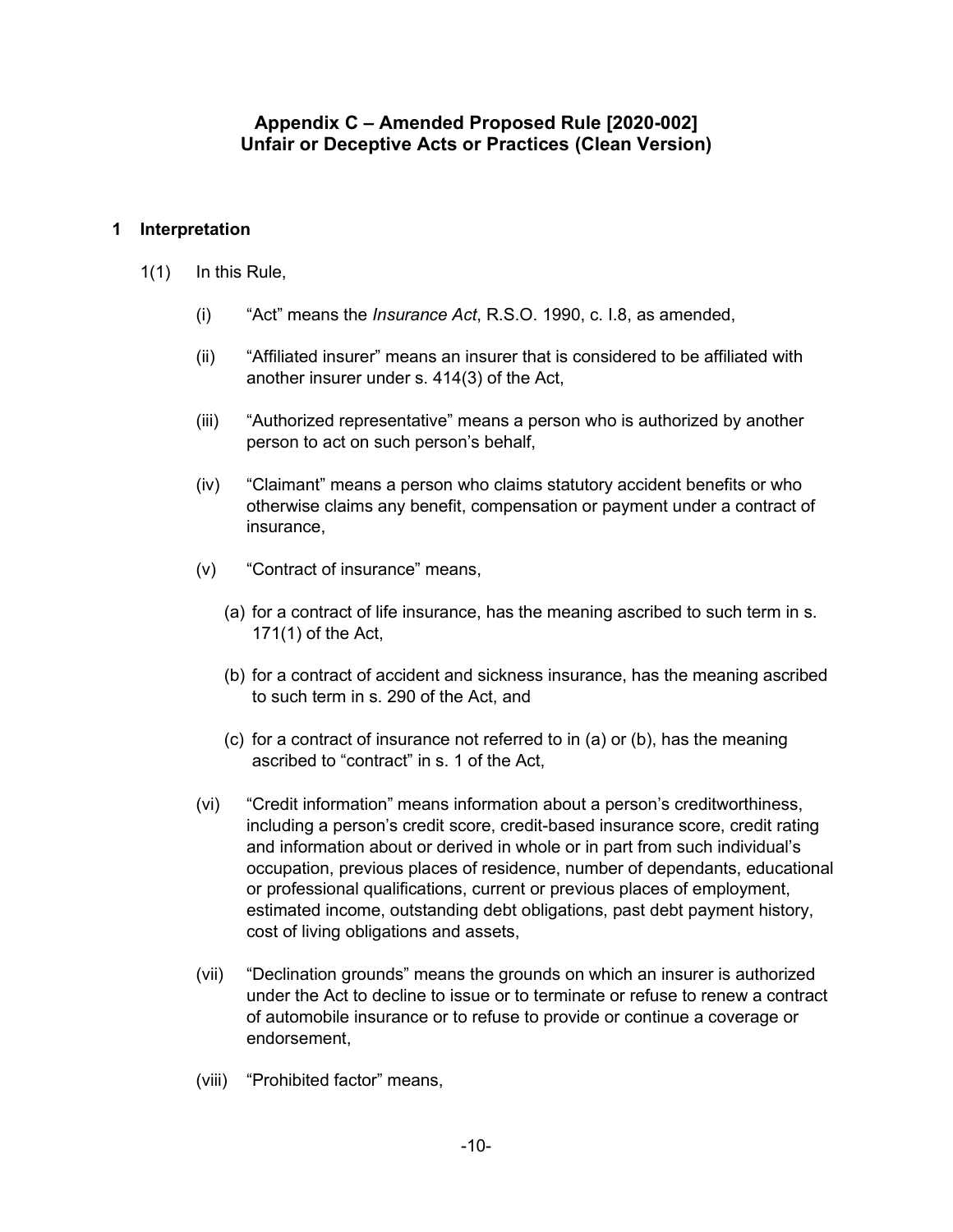- (a) any reason or consideration that, under section 5 of Regulation 664 of the Revised Regulations of Ontario, 1990 (Automobile Insurance), made under the Act, insurers are prohibited from using in the manner described in that section,
- (b) any fact or factor that, under section 16 of Regulation 664 of the Revised Regulations of Ontario, 1990 (Automobile Insurance), insurers are prohibited from using as elements of a risk classification system, or
- (c) any other factor that the Authority determines is an estimate of, a surrogate for or analogous to a prohibited factor referred to in clause (a) or (b),
- (ix) "Reasonable person" means a reasonable and prudent person in the same or similar circumstances as, and in the position of, and/or with the same licensing status of, the person in question, having regard to any applicable professional standards, best industry practices or codes of conduct, who has full knowledge of all and any relevant facts or circumstances,
- (x) "Schedule" means the Statutory Accident Benefits Schedule Effective September 1, 2010 and all previous Statutory Accident Benefit Schedules for which there are active claims.
- (xi) "Substantially deficient" means that the delivery of goods or services fell below the standard required in the oral or written agreement to provide those goods or services to an extent or in such a manner that a significant part or the whole of the goods or services was unfit for the purposes intended from the perspective of a reasonable person who is in the position of the intended recipient of those goods or services,
- (xii) "Unfair discrimination" means discrimination which contravenes the Ontario *Human Rights Code* or any other discrimination which FSRA, has identified as not being reasonable or bona fide in the provision or administration of insurance or goods or services related to insurance, and
- (xiii) "Unreasonable consideration" means an amount being paid or sought for goods or services provided to a claimant that a reasonable person, in the position of the provider of those goods or services, would not charge or seek, or would not expect a reasonable person who is in the position of the recipient of the goods or services, to accept.
- 1(2) In addition to s. 1(1) of this Rule, if a term or phrase used in this Rule is defined in the Act, that definition shall apply for the purposes of this Rule.
- 1(3) For greater clarity, in determining what amounts to a reasonable person who is an insurer, the reasonable person will be deemed to have a level of knowledge and expertise commensurate to that insurer's nature, size, complexity, operations and risk profile.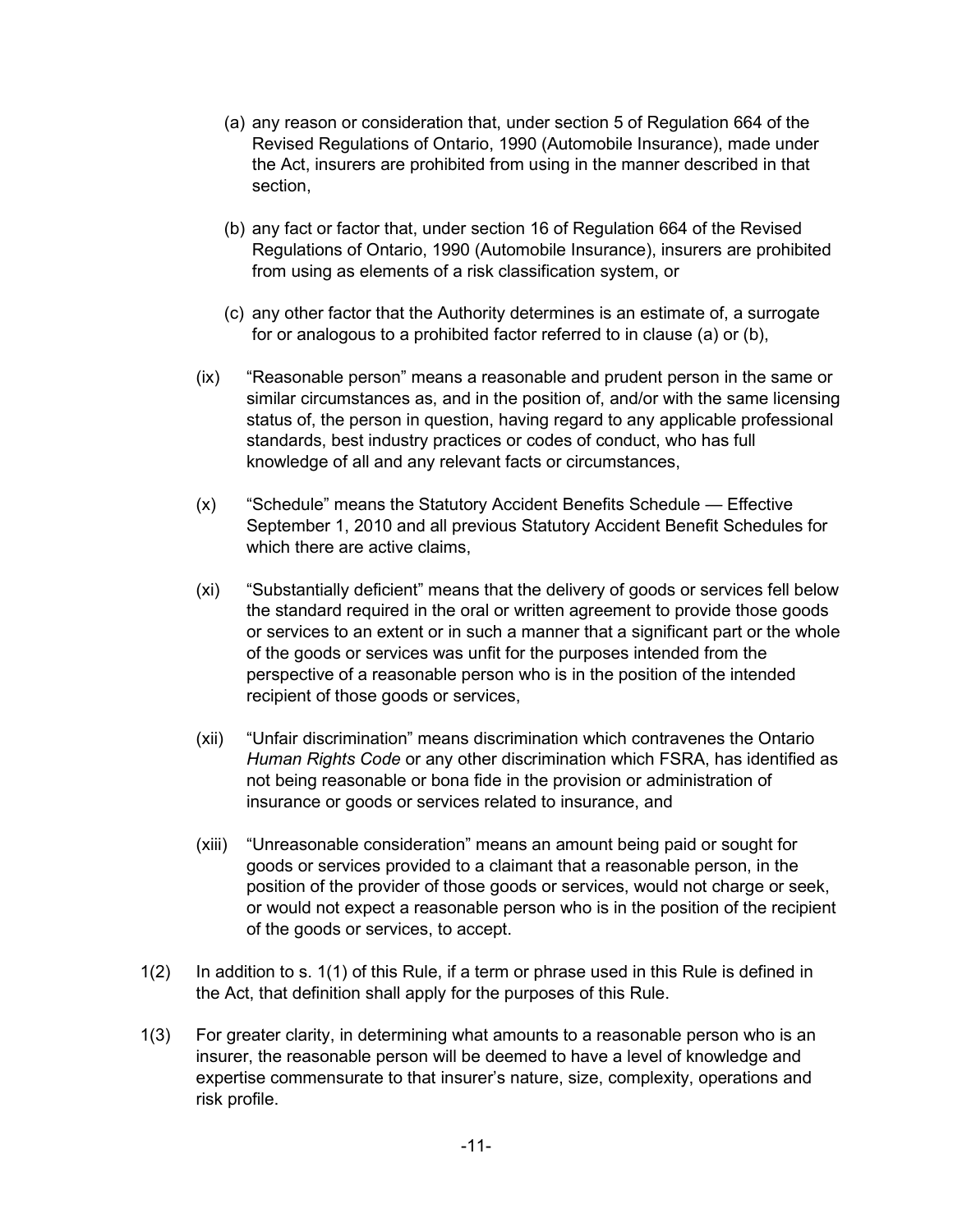- 1(4) If a person has committed an unfair or deceptive act or practice, then every director, officer, employee or authorized representative of that person shall be deemed to have committed an unfair or deceptive act or practice if that director, officer, employee or authorized representative,
	- (i) causes, authorizes, permits, acquiesces or participates in the commission of an unfair or deceptive act or practice by the person, or
	- (ii) fails to take all reasonable care in the circumstances to prevent the person from committing an unfair or deceptive act or practice.
- 1(5) References in this Rule to a form approved by the Chief Executive Officer are deemed to include the last form approved by the Superintendent for the purposes of the relevant provision prior to the day section 22 of Schedule 13 to the Plan for Care and Opportunity Act (Budget Measures), 2018 came into force until the Chief Executive Officer approves a subsequent form for the purposes of this section.

## **2 Unfair or Deceptive Act or Practice**

- 2(1) For the purposes of the definition of "unfair or deceptive act or practice" in section 438 of the Act, conduct, including inaction or omission, which results in, or could reasonably be expected to result in the outcomes, events or circumstances set out in s. 3 through s. 10 of this Rule is prescribed as an unfair or deceptive act or practice.
- 2(2) For the purposes of determining what conduct, including inaction or omission could be reasonably expected to result in the outcomes, events or circumstances set out in s. 3 through s. 10 of this Rule,
	- $(i)$  if the action or conduct, including inaction or omission is committed by,
		- (a) an agent, broker, adjuster, insurer or any director, officer, employee or authorized representative of an agent, broker, adjuster or insurer, or
		- (b) any person, or any director, officer, employee or authorized representative of that person, who provides goods or services to a claimant which are fully or partially expected to be paid for through the proceeds of insurance, including for greater clarity and without limitation, automotive repair, towing and storage services,

then an outcome, event or circumstance will be deemed to be reasonably expected if it would be expected by a reasonable person in that person's business or profession with full knowledge of all and any facts and circumstances that person knew about or, with reasonable diligence under the circumstances, ought to, have known, or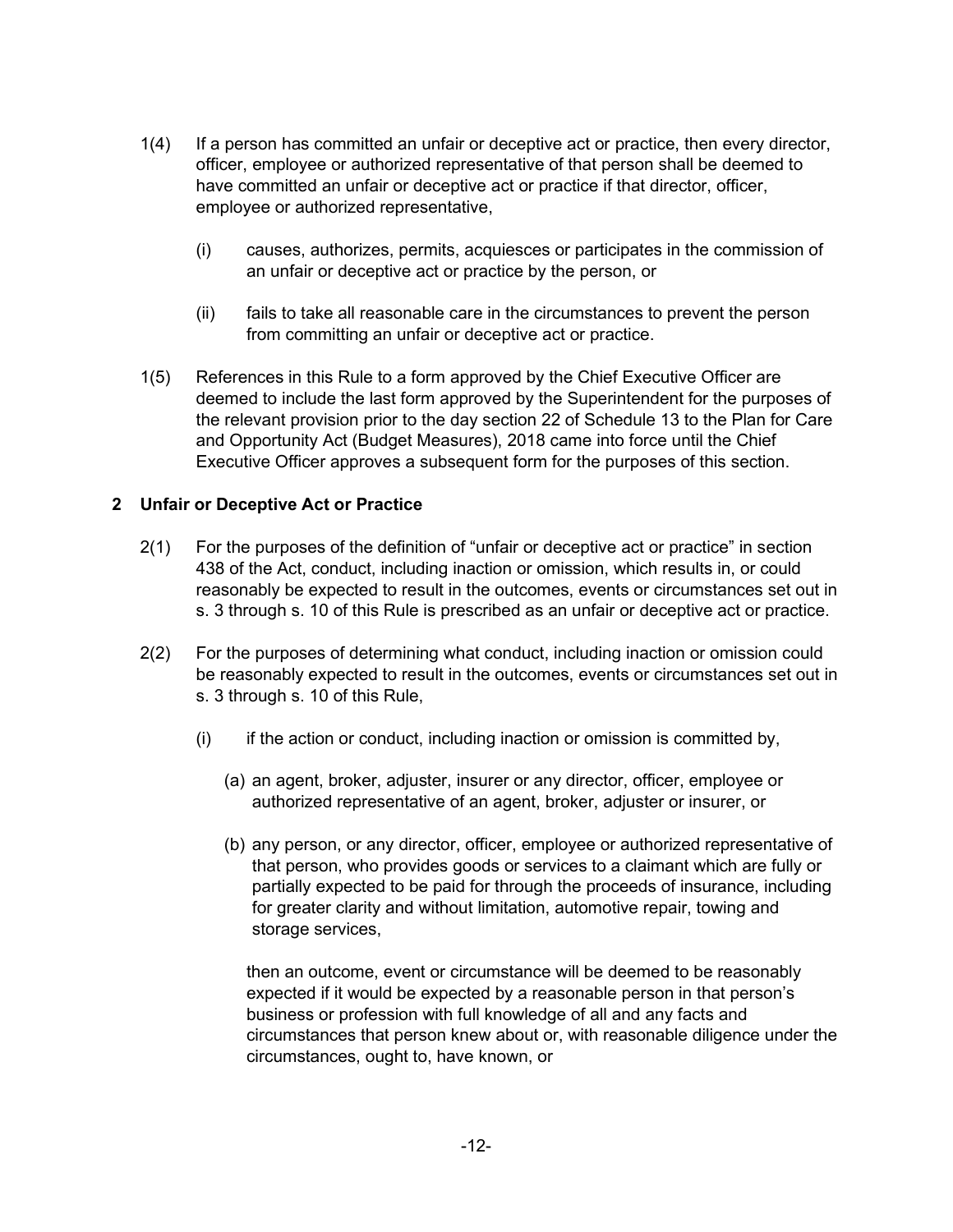- (ii) if the action or conduct, including inaction or omission is committed by a person not listed in (i) then an outcome, event or circumstance will be deemed to be reasonably expected if it would be expected by a reasonable person in that person's position with knowledge of all and any relevant facts and circumstances that person knew about or ought to, with reasonable diligence under the circumstances, have known.
- 2(3) S. 2(1) of this Rule does not apply to conduct by a lawyer or paralegal with respect to activities that constitute practising law or providing legal services, as the case may be, as authorized under the *Law Society Act* which results in the outcomes listed in in s. 6 of this Rule.

## **3 Non-Compliance with Law**

- 3(1) The commission of any act prohibited under the Act, or under any regulation or Authority rule made under the Act.
- 3(2) Any provision of the Act, or a regulation or Authority rule made under the Act, not being complied with resulting in the unfair treatment or unfair discrimination of a person.
- 3(3) Non-compliance with any requirement under the Act or a regulation or Authority rule made under the Act, by the subject of an examination or purported examination.

## **4 Unfair Discrimination**

- 4(1) Unfair Discrimination,
	- (i) between individuals of the same class and of the same expectation of life, in the amount or payment or return of premiums, or rates charged for contracts of life insurance or annuity contracts, or in the dividends or other benefits payable on such contracts or in the terms and conditions of such contracts, or
	- (ii) in any rate or schedule of rates between risks in Ontario of essentially the same physical hazards in the same territorial classification.

## **5 Unfair Claims Practices**

- 5(1) Unreasonable or unfair resolution or delay in the adjudication, adjustment or settlement of any claim, including but not limited to,
	- (i) treating a claimant in an arbitrary, capricious or malicious manner,
	- (ii) not acting in good faith,
	- (iii) seeking a result which is inequitable or inconsistent with a claimant's rights under the contract,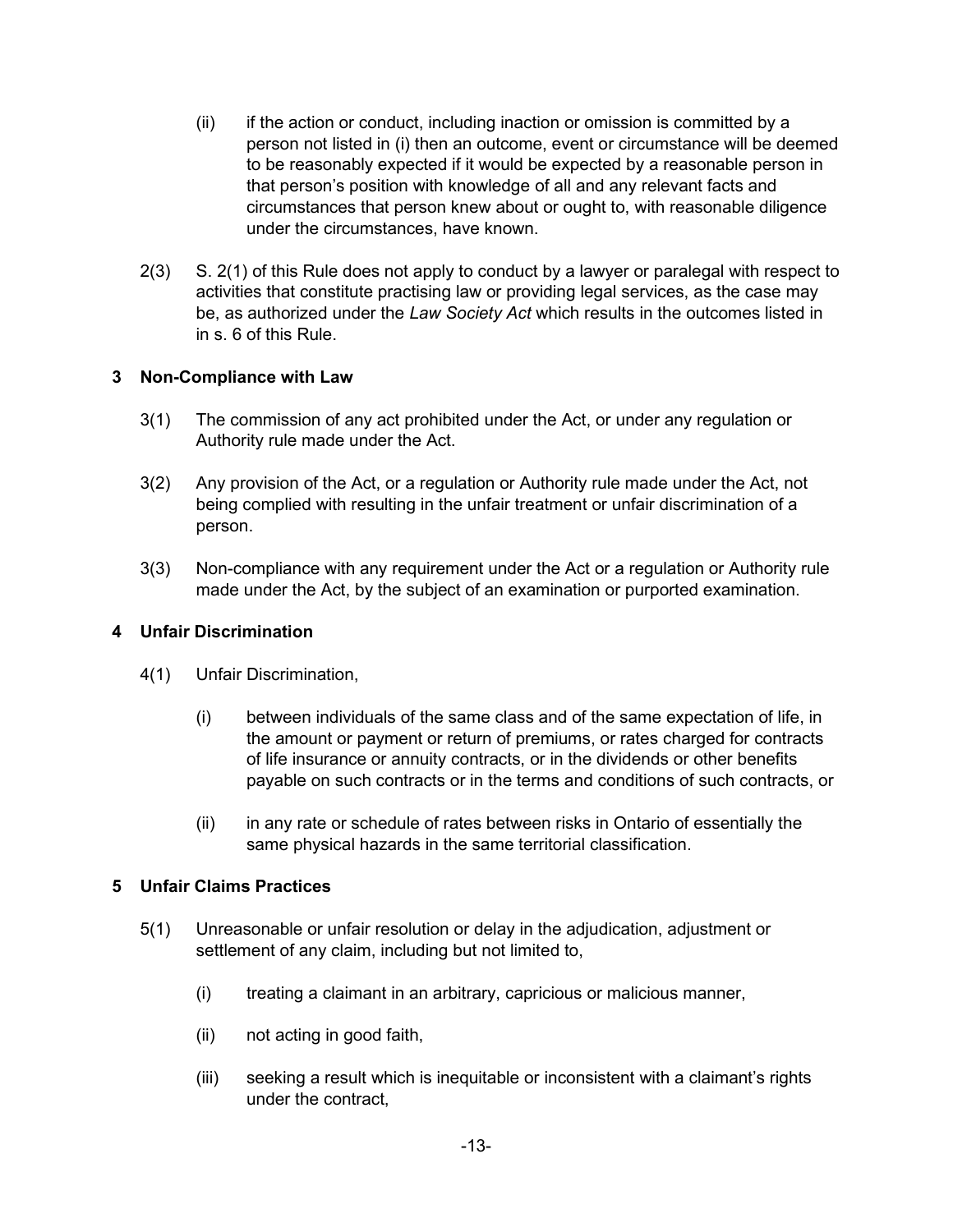- (iv) imposing unreasonable or unfair costs or expenses on the (1) claims handling or dispute resolution processes, (2) goods or (3) services,
- (v) communicating in an untimely manner or misrepresenting the rights of a claimant or obligations of an insurer under the contract, or
- (vi) any adjuster or insurer not following fair, simple and accessible claims handling procedures or not providing a claimant timely, clear, comprehensive and accurate information about the status of its claim, the process for settling its claim or reasons for a decision made respecting its claim.
- 5(2) With respect to automobile insurance,
	- (i) non-compliance with the Schedule, including but not limited to,
		- (a) payment for goods or services not being made, or
		- (b) the cost of an assessment not being paid,

without reasonable cause, within the time period prescribed in the Schedule,

- (ii) the making of a statement by or on behalf of an insurer for the purposes of adjusting or settling a claim if that insurer knows or ought to know that the statement misrepresents or unfairly presents the findings or conclusions of a person who conducted an examination under section 44 of the Schedule, or
- (iii) a conflict of interest not being disclosed to a person who claims statutory accident benefits.

## **6 Fraudulent or Abusive Conduct Related to Goods and Services Provided to a Claimant**

- 6(1) Consideration being paid or sought for goods or services in connection with a claim under a contract of insurance which were not provided to a claimant or were provided in a substantially deficient manner.
- 6(2) A referral fee being solicited, demanded, paid or accepted in connection with goods or services provided to a claimant.
- 6(3) Unreasonable consideration being paid or sought for goods or services provided to a claimant.
- 6(4) With respect to automobile insurance,
	- (i) a claimant signing or being asked to sign any form or any other document,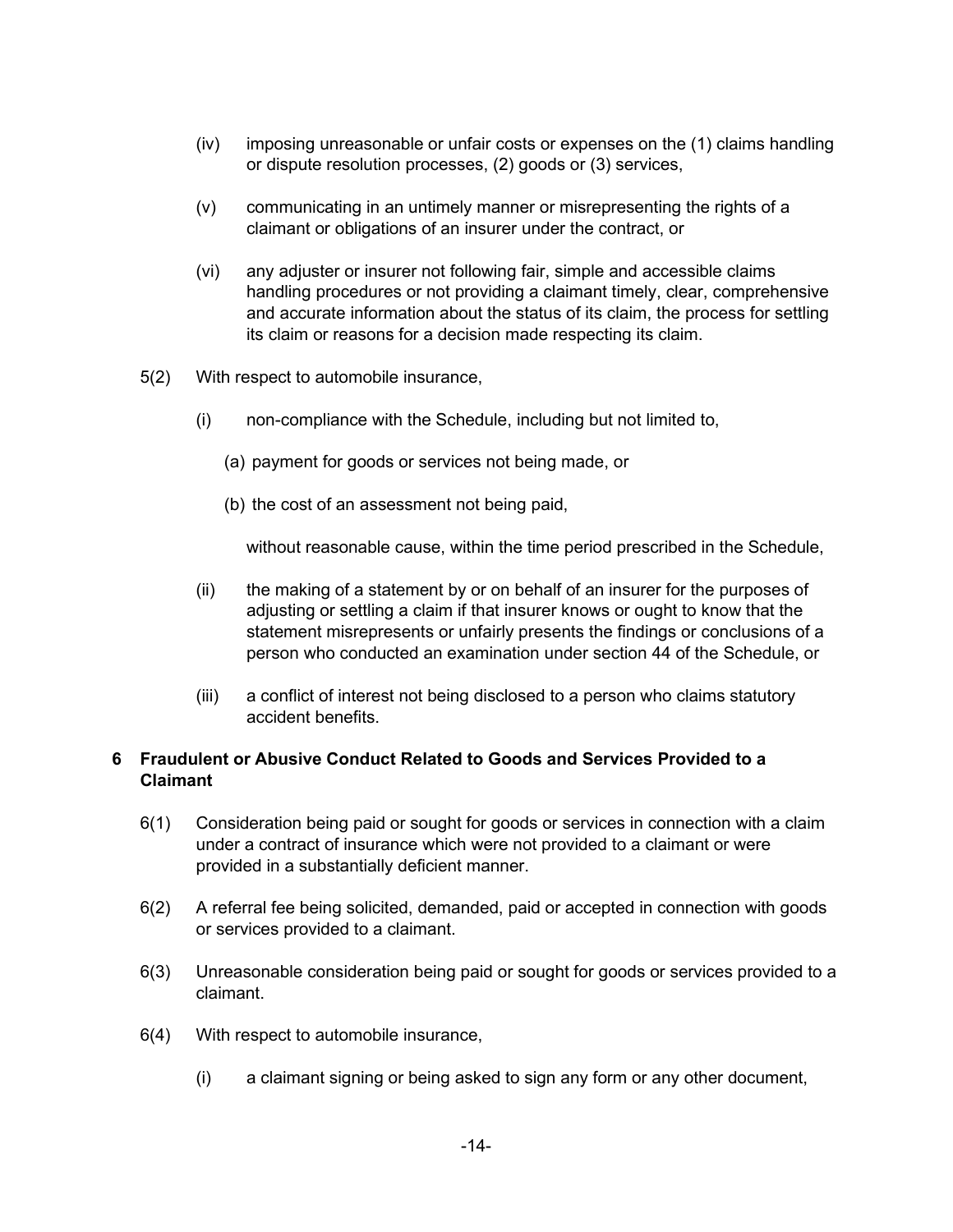- (a) in a form approved by the Chief Executive Officer, or
- (b) that is specified in a guideline applicable for the purposes of the Schedule,

before the goods or services related to such a form or document have been provided and which provides verification that a good or service was provided to such claimant, or

- (ii) a claimant signing, before it has been fully completed, any form or any other document that is required to be in a form approved by the Chief Executive Officer or any form or document that is specified in a guideline applicable for the purposes of the Schedule.
- 6(5) Information, being communicated about the business, billing practices or licensing status of a person who provides or offers to provide goods or services to a claimant which a reasonable person who is in the position of the intended recipient, would consider false, misleading or deceptive.

## **7 Incentives**

- 7(1) Payment, rebate, consideration, allowance, gift or thing of value being offered or provided, directly or indirectly, to an insured or person applying for insurance,
	- (i) as an incentive or inducement for a person to take an action or make a decision relating to an insurance product which would not, considering the options generally available in the marketplace, be recommended as a suitable action or decision by a reasonable person licensed to sell such an insurance product,
	- (ii) which is otherwise prohibited by law,
	- (iii) in a manner which a reasonable person licensed to sell such a product would not consider to be clearly and transparently communicated to intended recipients or applied consistently,
	- (iv) in a manner which involves unfair discrimination or contributes to an anticompetitive practice, including but not limited to, tied selling or predatory pricing,
	- (v) as an incentive or inducement to purchase, renew or retain an insurance product, which provides coverages within the classes of life or accident and sickness insurance, or
	- (vi) if related to automobile insurance, which is, based, in whole or in part, on, or is calculated by reference to, prohibited factors.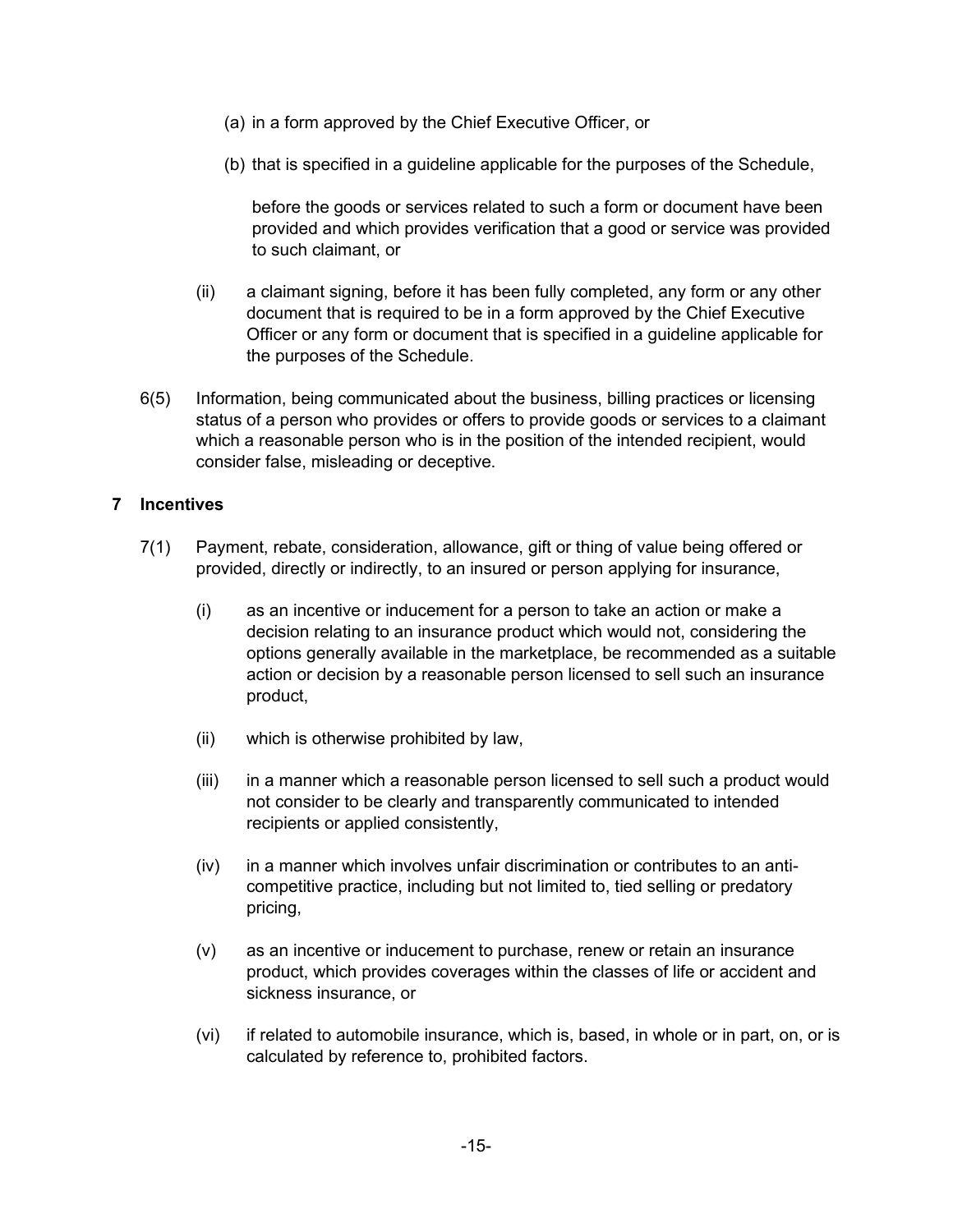- 7(2) For greater clarity, s.  $7(1)(i)$  to  $7(1)(v)$  of this Rule apply to any payment, rebate, consideration, allowance, gift or thing of value being offered or provided, directly or indirectly, as an incentive or inducement to purchase, renew or retain automobile insurance.
- 7(3) An agreement being made or offered to be made, directly or indirectly, for a premium to be paid that is different from the premium set out in the contract of insurance.
- 7(4) For the purposes of this section, clear and transparent communication includes but is not limited to providing an explanation of how the amount or value of any payment, rebate, consideration, allowance, gift or thing of value is calculated.
- 7(5) For the purposes of this section, a gift or thing of value will not be considered an incentive or inducement if that gift or thing of value is a good or service reasonably related to reducing the risk insured by the contract of insurance to which it is related.

## **8 Misrepresentation**

- 8(1) A person receiving information, promotional materials, or advice in any form, including audio, visual, electronic, written and oral means, which a reasonable person in the position of such recipient would consider to be inappropriate, inaccurate or misleading, respecting,
	- (i) the terms, benefits or advantages of any contract of insurance issued or to be issued,
	- (ii) an insurance claim, the claims process or whether a policy provides coverage, or
	- (iii) any comparison of contracts of insurance.
- 8(2) A person being charged for any premium or fee other than as stipulated in a contract of insurance.

## **9 Prohibited Conduct in Automobile Insurance Quotations, Applications or Renewals**

- 9(1) Unfair treatment by an agent, broker or insurer to a consumer with regard to any matter relating to quotations for automobile insurance, applications for automobile insurance, issuance of contracts of automobile insurance or renewals of existing contracts of automobile insurance, including but not limited to,
	- (i) variance of formal or informal processes and procedures which make it more difficult for certain persons to interact with an insurer, broker or agent for the purpose of discouraging or delaying such persons from applying for, renewing or obtaining automobile insurance,
	- (ii) using credit information or a prohibited factor,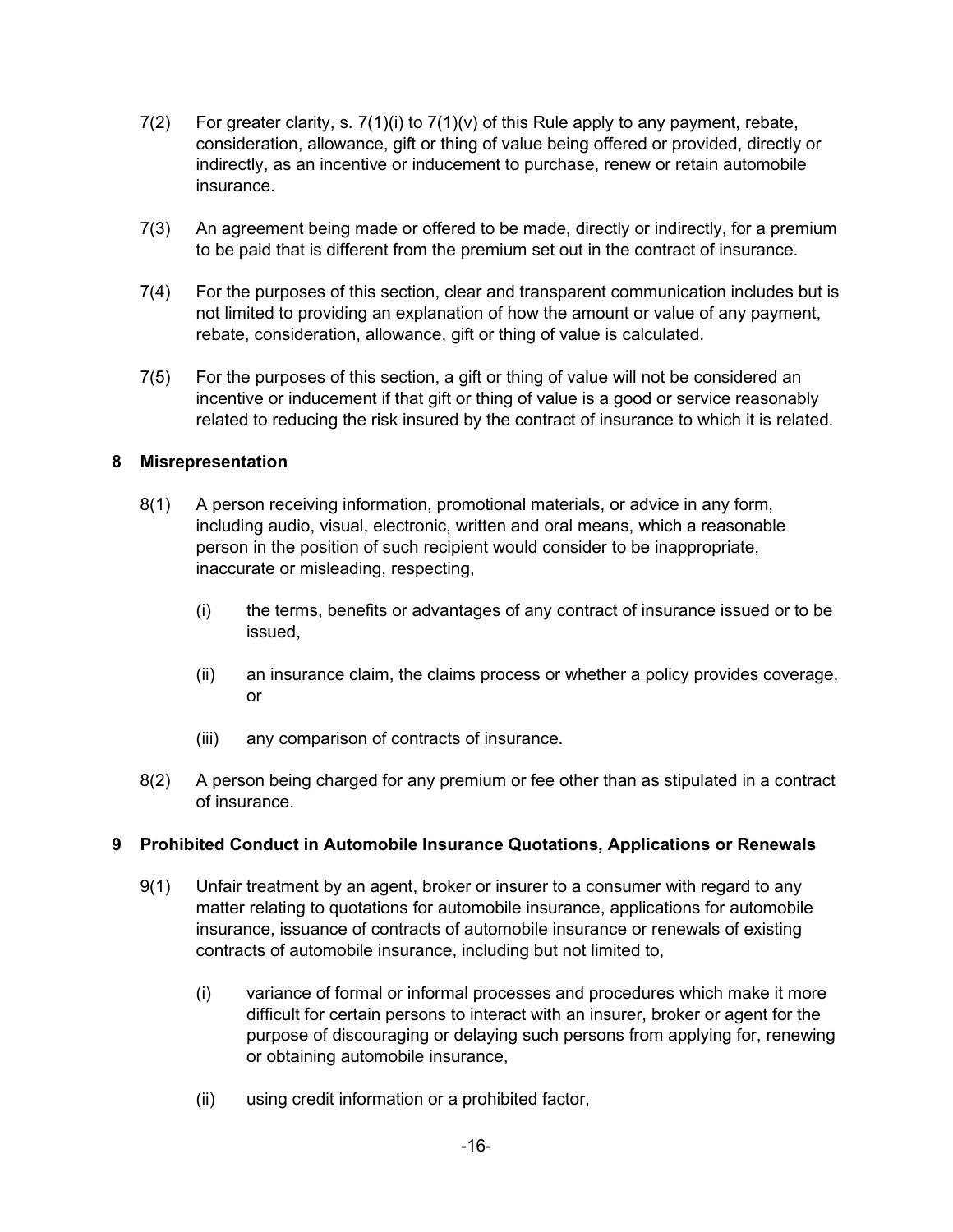- (iii) asking or requiring a person to provide consent to the collection, use or disclosure of any credit information, other than for the sole purpose of considering whether to provide premium financing,
- (iv) applying any other information in a manner that is subjective or arbitrary or that bears little or no relationship to the risk assumed or to be assumed by the insurer,
- (v) misclassifying a person or vehicle under the risk classification system used by an insurer or that an insurer is required by law to use,
- (vi) making the issuance or variation of a policy of automobile insurance conditional on an insured having or purchasing another insurance policy,
- (vii) engaging in unfair discrimination,
- (viii) treating a consumer in an arbitrary, capricious or malicious manner,
- (ix) not acting in good faith or behaving in a way that causes consumers to have a reasonable apprehension of bias, or
- (x) communicating in an untimely manner or misrepresenting the rights of a claimant or obligations of an insurer under the automobile insurance contract.
- 9(2) Credit information about a person being collected, used or disclosed in any manner in connection with automobile insurance, other than,
	- (i) for the limited purposes, if any, described in the form of application for insurance approved by the Chief Executive Officer under s. 227(1) of the Act, or
	- (ii) in accordance with the consent obtained in compliance with applicable privacy laws of the person to whom the information relates.

## **10 Affiliated Insurers**

- 10(1) An agent, broker or insurer providing a quote or renewal for automobile insurance from an insurer, and not offering the lowest rate available from amongst that insurer and its affiliated insurers.
- 10(2) In this section "lowest rate available" is the lowest rate amongst an insurer and its affiliates which is reasonably available to be offered to an insured or potential insured, having regard to all of the circumstances, including but not limited to,
	- (i) each insurer's declination grounds,